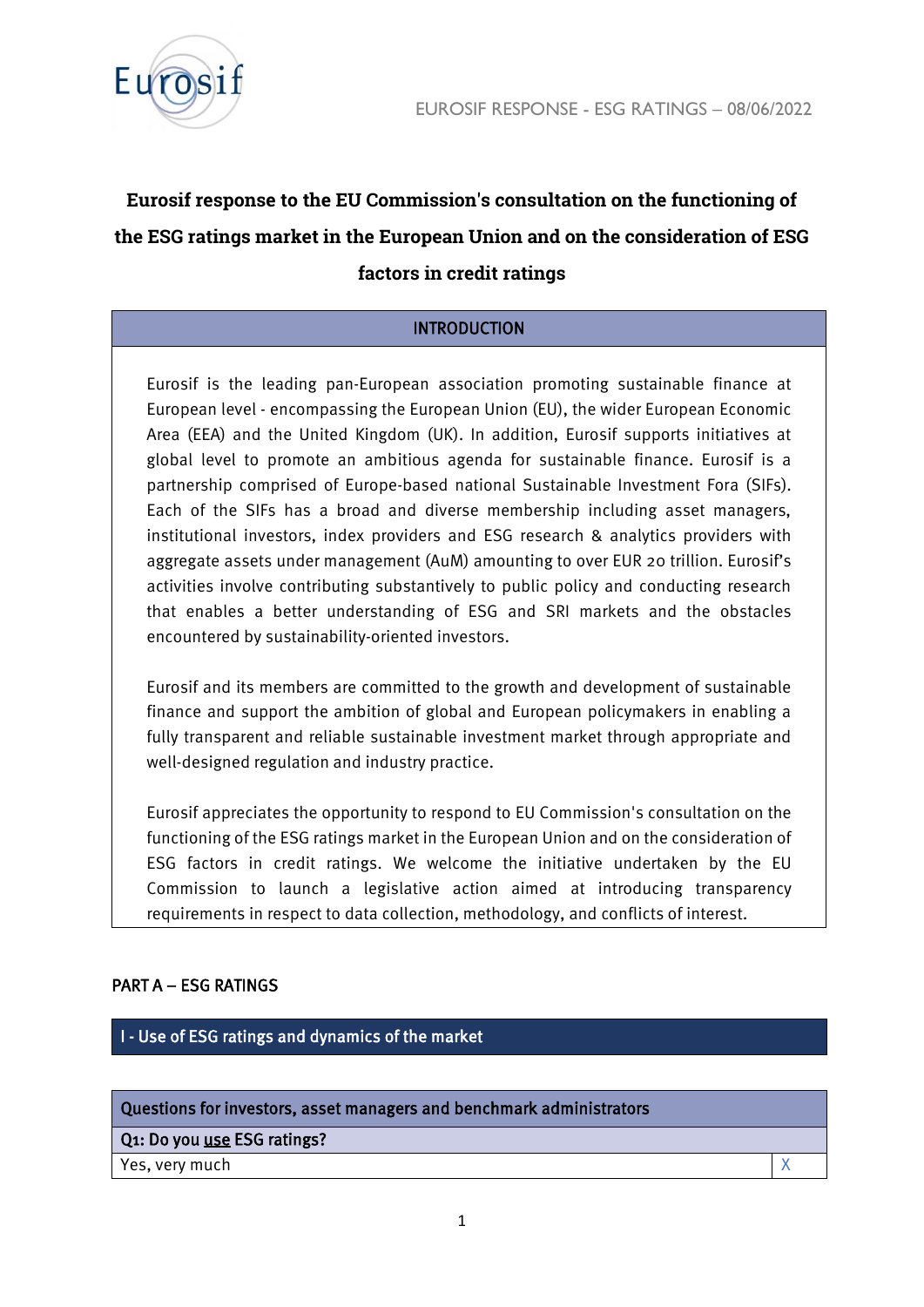

| Yes, a little |  |
|---------------|--|
| No            |  |

At this juncture, the market of ESG ratings & data is an essential component of the sustainable finance industry, as it equips investors with the information they need to define the objectives of their investments, to implement their strategies, and to comply with EU transparency rules such as the Sustainable Finance Disclosure Regulation (SFDR), the Taxonomy-alignment of investment products, and the EU Paris-aligned and Climate Transition Benchmarks Regulation (EU PAB / EU CTB).

ESG ratings & data products are even more important for investors, as information publicly reported by investee companies is still inadequate. Moreover, as long as investment strategies become increasingly diversified and sophisticated in terms of focus, objectives, and approaches, ESG analysis & research is constantly improving and innovating to support this growth and meet the evolving demand of investors.

Specifically, ESG ratings are meant to support investors: 1) in the identification of financially material ESG risks at security or portfolio level; 2) in achieving portfolio construction objectives (e.g. screening and selection of best-effort/best-in-class companies; impact); 3) in the identification of companies to target with engagement initiatives.

| Q2: Which type of ESG ratings do you use (non-exhaustive list - multiple answers possible): |   |  |
|---------------------------------------------------------------------------------------------|---|--|
| ESG ratings providing an opinion on companies:                                              |   |  |
| ESG ratings providing an opinion on opportunities                                           | X |  |
| ESG ratings providing an opinion on the compliance of companies with frameworks             | X |  |
| and rules                                                                                   |   |  |
| Exposure to and management of ESG risks                                                     | X |  |
| ESG ratings providing an opinion on a company performance towards certain                   | X |  |
| objectives                                                                                  |   |  |
| ESG ratings providing an opinion on the impact of companies on the society and              | X |  |
| environment                                                                                 |   |  |
| ESG ratings providing an opinion on the ESG profile of the company                          | X |  |
| Other                                                                                       | X |  |
| If you responded that you use "other" ESG ratings providing an opinion on companies, please |   |  |
| specify to what "other" ESG ratings you refer:                                              |   |  |

(Comment to the option "ESG ratings providing an opinion on the impact of companies on the society and environment") – Most of the ESG ratings currently offered express evaluations on the exposure of companies to ESG-related risks and on their capacity to manage those risks.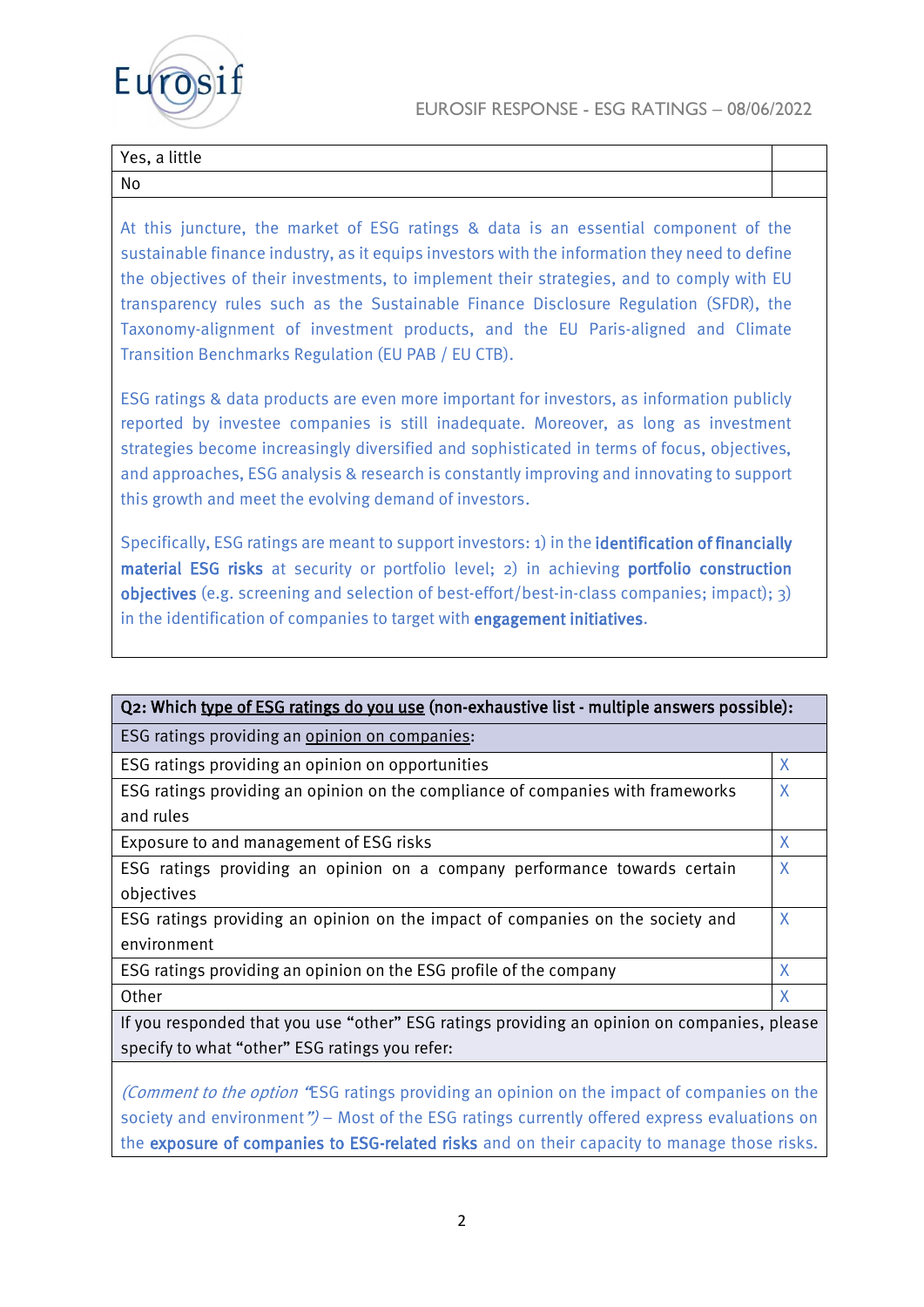

Only few have started to pivot towards measuring impacts in the spirit of a double materiality approach.

We are seeing regularly confusion in the market whereby ESG considerations or ratings are automatically equated with a clear and evident contribution toward addressing sustainability issues. For instance, quite a few investment products use ESG ratings focussing on risks as a core element of the integration of ESG factors into their investment process, while claiming to be aimed at contributing towards achieving certain sustainability objectives. However, in most case this causality between ESG risks considerations and real-world impacts is hard to substantiate.

| Q3: ESG ratings providing an opinion on:                                                       |   |
|------------------------------------------------------------------------------------------------|---|
| Investment funds                                                                               | Χ |
| Other financial products                                                                       | X |
| If you responded that you use ESG ratings providing an opinion on investment funds, which type |   |
| of ESG ratings do you use (non-exhaustive list - multiple answers possible):                   |   |
| Exposure to and management of ESG risks                                                        | X |
| Impact on the society and environment                                                          | X |
| <b>ESG</b> characteristics                                                                     | Χ |
| Other specialised ratings                                                                      |   |

# Q4: To what degree do you use ESG ratings in investment or other financing decisions on a scale of from 1 to 10 (1- very little; 10 - decisive)?

Rate: 5

Investors generally use ESG ratings as:  $1)$  monitoring tools for their portfolios;  $2)$ constituents of the **evaluation process** of investee entities (often among other tools);  $3$ ) drivers of investment decisions (often among other tools);  $4$ ) reference for engagement & voting decisions.

The wide heterogeneity in the characteristics of investors, and the types and sophistication of the investment strategies, generates very diverse outcomes in the relevance of ESG ratings in investment decisions.

- First, the relevance of ESG ratings differs significantly depending on the **characteristics** of the investor – in particular, on the resources allocated to sustainable investments, and/or on the **experience** in using ESG ratings, analysis & research tools.
	- o Operators with more resources available, and/or longer experience in sustainable investing tend to rely on proprietary evaluation methodologies, and to consider third-party ESG ratings as one input (among others) in the decision-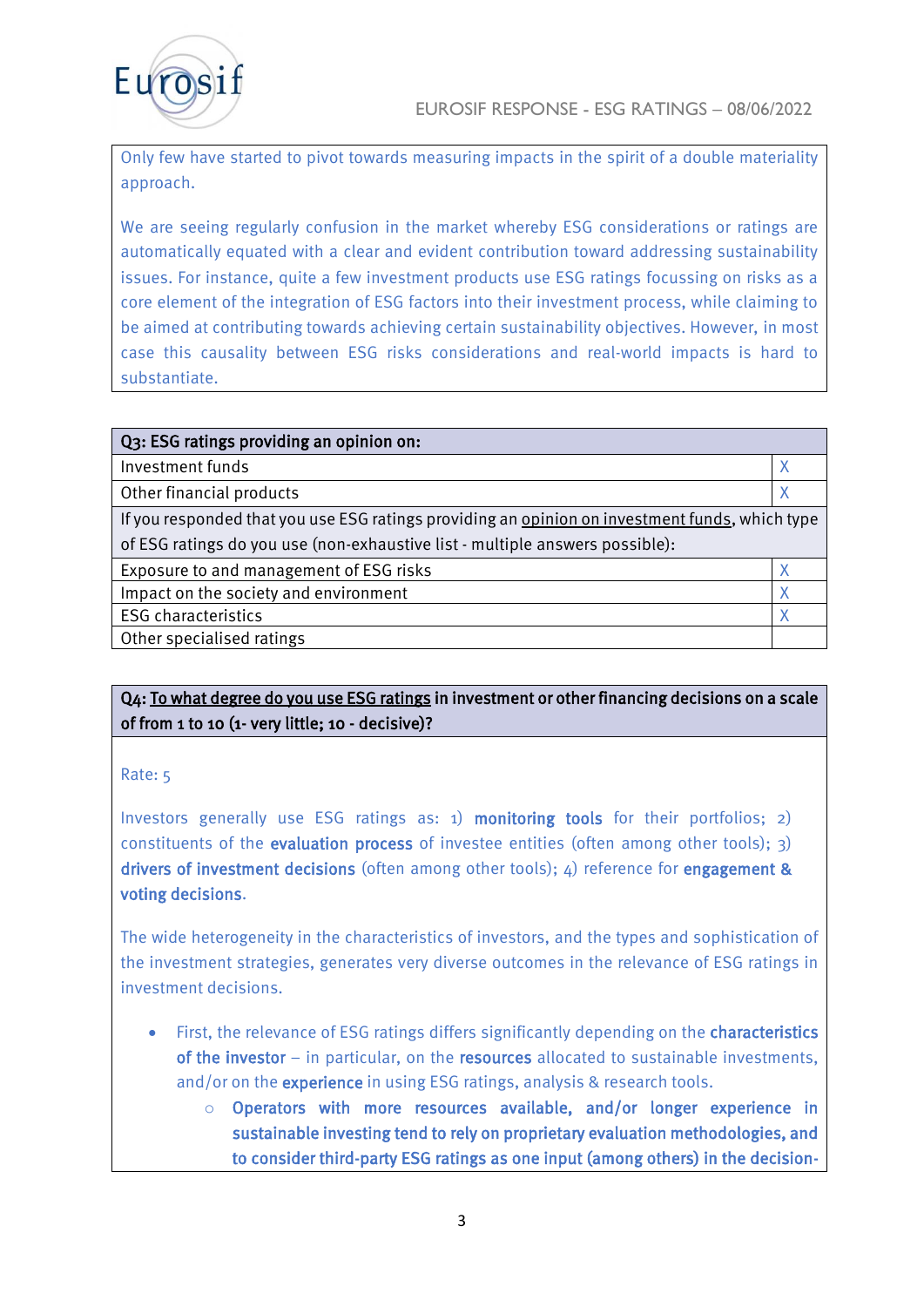

making process. In some cases, these operators buy different types of ESG ratings from multiple providers and integrate each one in a different investment strategy (or, in different steps of an individual investment strategy) according to the specific focus, objective or methodological approach of the rating. In some cases, these operators adopt proprietary methodologies to aggregate ESG ratings from different providers and to mix them with internal research in order to produce a final evaluation of the company. Eurosif also collected anecdotal evidences that most operators tend to increasingly buy ESG data on performance measurements (e.g. on GHG emissions, carbon efficiency, etc.), which are in turn assessed, analysed, and compared using proprietary research and analysis.

- $\circ$  On the other hand, investment firms with limited resources available to sustainable investing have less potential to develop their own evaluation methodologies, and many operators are in the process of developing internal expertise in using ESG data & research tools. Quite often, these operators might rely more on the assessment of third-party ESG ratings, rather than process data on performance measurements. Moreover, it is more likely they use the services of one single external provider, rather than buying different products from multiple providers. In these cases, the role and relevance of ESG ratings in the overall investment decision tend to be more significant – of course, depending on the type of the investment strategy adopted.
- The role and the relevance of ESG ratings can also depend on the type, the structure and the sophistication of the investment strategy. ESG ratings can play a prominent role in some categories of sustainable investment strategies. For instance, best-in-class strategies can screen companies based on their ESG ratings. In some cases, however, the relevance of ESG ratings in the overall investment decision might be limited, as investors tend to mix different investment strategies in the same portfolio, and each strategy may cover just a portion of the assets under management. For instance, ESG ratings can be used in individual steps of the evaluation process, e.g. to screen companies based on their risk profiles on certain ESG topics. As described above, the level of sophistication of the investment strategy of each operator determines how and to what extent ESG ratings are integrated in the investment process.

Additionally, ESG ratings may play a prominent role in passive strategies, where ESG ratings can play an important role in the construction of ESG benchmarks.

Multiples cases have been reported to Eurosif according to which the use of ESG ratings by asset managers is influenced by the mandate received from their clients, i.e. the asset owners.

> • For instance, asset owners may require asset managers to use the ESG ratings of a specific third-party provider (in general, the one that they are also using, or for which they have a preference), because they are interested in comparing the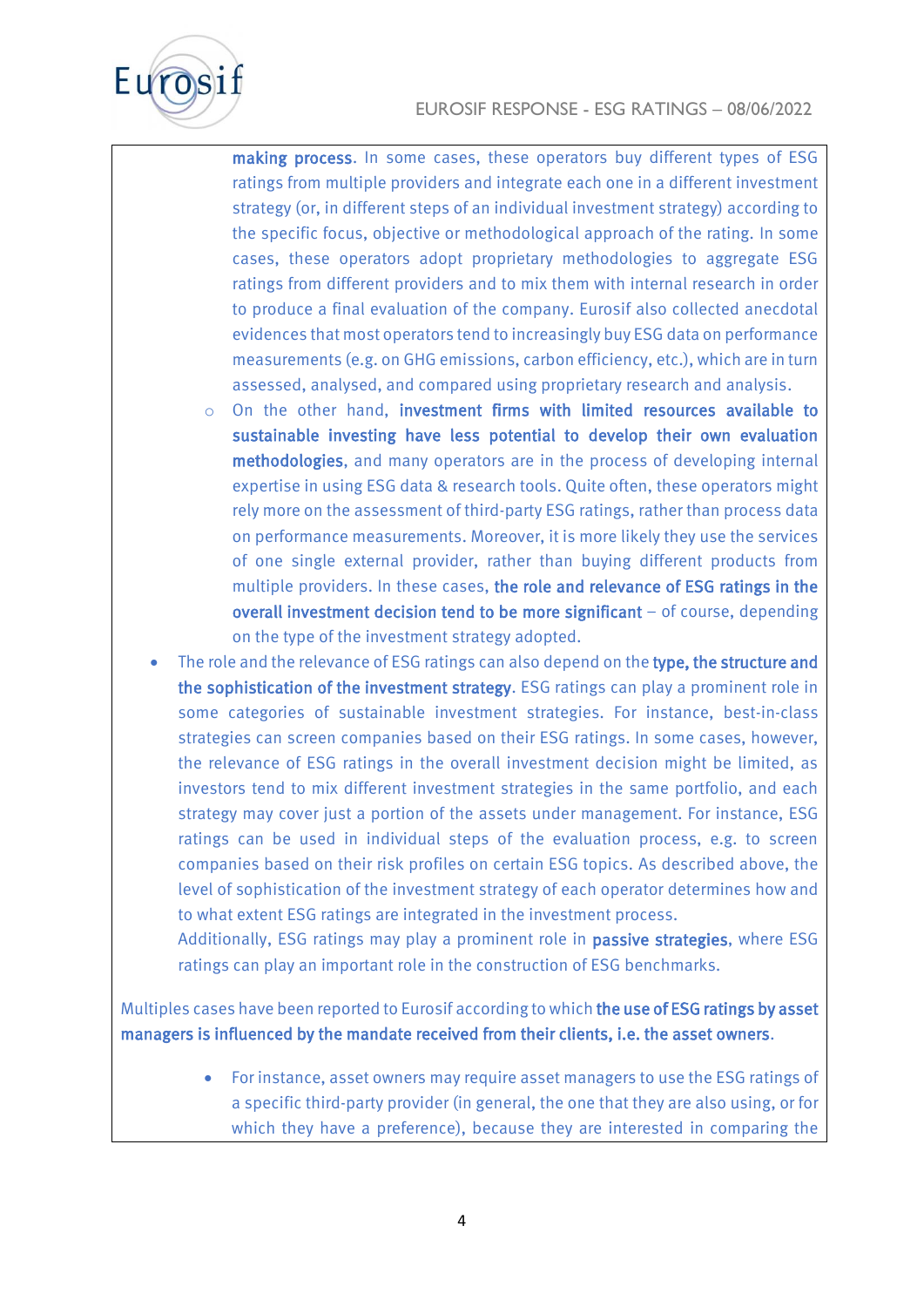

outcomes of the asset managers' internal evaluations of the investee companies with the assessments of that provider.

• In other cases, asset owners may ask asset managers to define the investment universe of the funds by using ESG ratings on specific topics (e.g. by setting thresholds based on a certain level of grade).

# Q5: If you don't use ESG ratings, or use them to a very small degree, what do you use in your investment or other financing decisions?

Eurosif has been explained by multiple users of ESG ratings that, after analysing the final assessments of multiple companies as well as monitoring the frequency of the data review, they have the impression that some ESG ratings methodologies might in some instances favour larger companies, as they have more resources to implement well-structured policies and file more complete sustainability reporting. This is often because they are subject to legal obligations or market pressure to provide some sustainability reporting whereas smaller companies may not be in a similar situation. Another factor with similar implications is whether a particular company is located in a jurisdiction mandating sustainability reporting or not.

Hence, some of these users tend to complete the assessment with in-house research, or by seeking direct contact with the investee companies. In other cases, users develop proprietary methodologies to make their own evaluation of the companies' sustainability performances by processing raw data (i.e. data publicly disclosed by companies) and thirdparty ESG data products. Many of these practitioners are of the opinion that the market is gradually pivoting towards this type of approach, of course according to the resources available and the investment approach of different investors.

Beyond ESG ratings, investors are using a range of other tools and metrics made available by data providers:

- climate scenario and net-zero alignment methodologies;
- data for quantitative risk management;
- improvement scores;
- impact measures like revenues impacting environmental and/or social objectives (i.e. alignment with EU Taxonomy);
- exclusion lists, including for example controversial weapons screening or product involvement screens.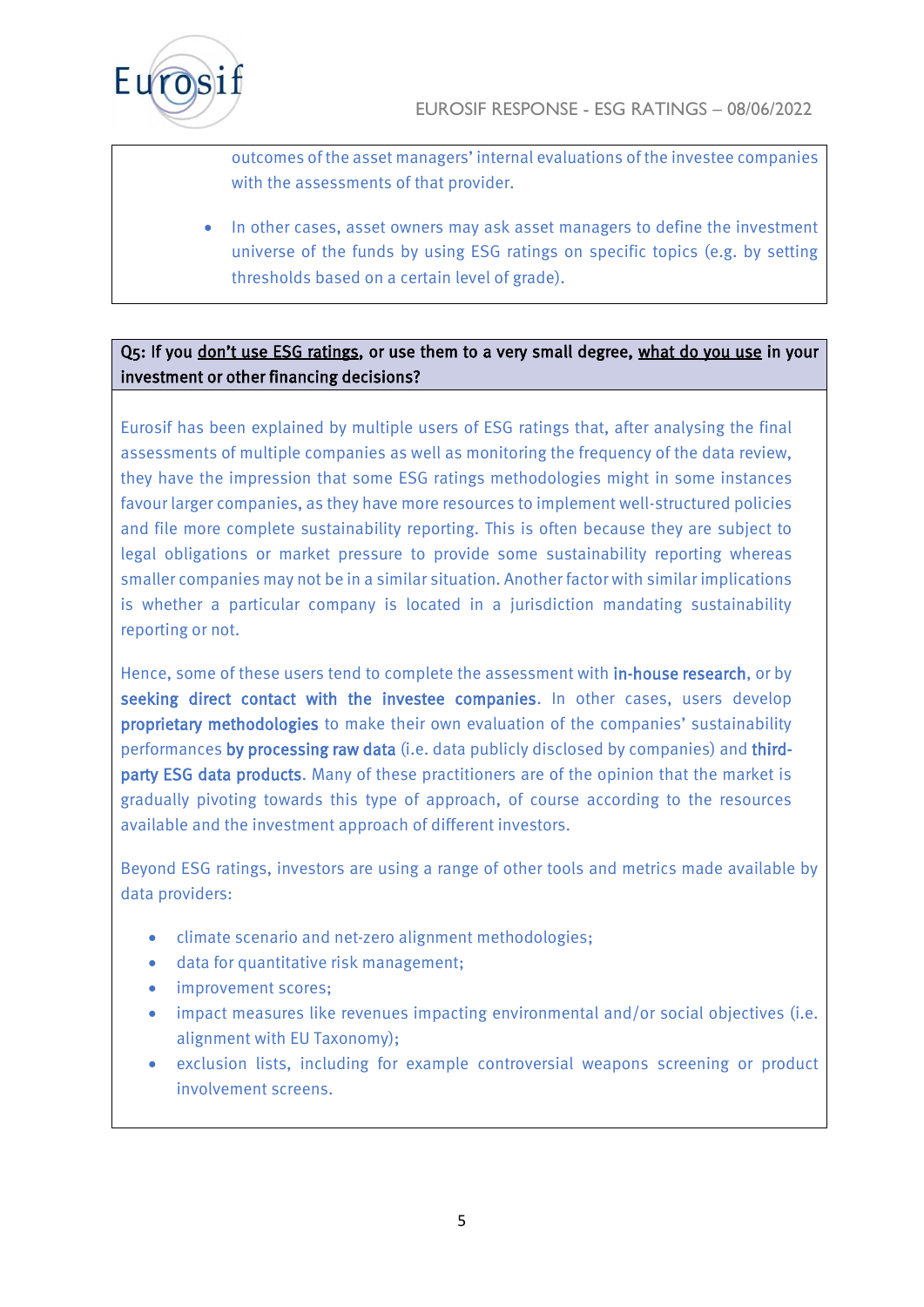



| Q6: Do you use overall ESG ratings or ratings of individual Environmental, Social or Governance |   |
|-------------------------------------------------------------------------------------------------|---|
| factors?                                                                                        |   |
| Overall ESG ratings                                                                             |   |
| Ratings of an individual Environmental, Social and Governance factors                           | X |
| Ratings of specific elements within the Environmental, Social and Governance                    | X |
| factors                                                                                         |   |
| Other types                                                                                     |   |
| Don't know / no opinion / not applicable                                                        |   |

In general, investors appreciate that the distinctive trait of ESG ratings is the aggregation of multiple topics put in certain contexts, and/or the adoption of different approaches to evaluate the same aspects. The key value of using ESG ratings lies in the analysis of the evaluation process, and not necessarily (or, at least, not only) in the final assessment.

Therefore, users tend to choose the type of ESG ratings they consider fit for their investment strategy, and more suitable to help them achieve their investment objectives. The focus on the overall spectrum of ESG topics, on one specific factor, or on a specific element within a factor very much depends on what the user intends to assess, and how.

As regards the use of "overall ESG ratings", what is essential for users is to access adequate information on the underlying methodologies and the constituent of each assessment. More precisely, users are interested in understanding: 1) how each ESG factor is assessed; 2) how each ESG factor is weighted as compared to the others; and 3) how the weights of each ESG factor are determined, for example depending on how material they might be for the specific industry in which the company operates.

In most of the software platforms allowing access to ESG ratings users can easily access general as well as very detailed information about which environmental, social and governance dimensions are assessed based on which indicators. Where there might sometimes be a need for more transparency or explanation is how the factors are in the end weighted or how the indicators existing lead to a specific outcome or evaluation.

| Q7: Do you buy ESG ratings as a part of a larger package of services?                                           |  |
|-----------------------------------------------------------------------------------------------------------------|--|
| Yes                                                                                                             |  |
| No                                                                                                              |  |
| Don't know, no opinion, not applicable                                                                          |  |
| If you responded "yes" to the previous question, what other services do you buy?                                |  |
| Here below a list of the services that are normally bought, according to asset managers<br>inquired by Eurosif: |  |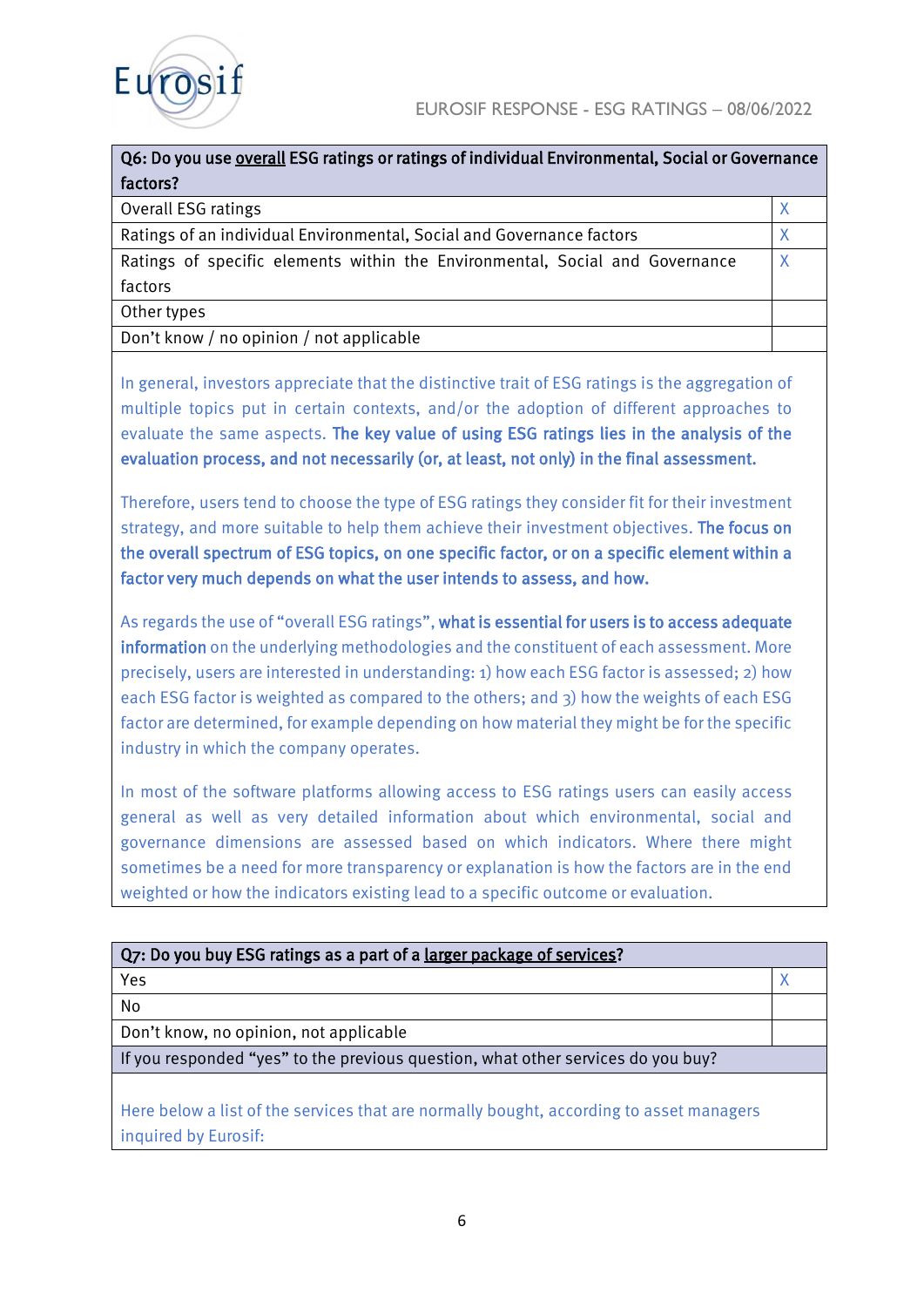

- ESG data sets on companies' performance measurements, with particular interest for the data points required to comply with the EU regulations (i.e. data on Taxonomyalignment and the Principal Adverse Impact Indicators (PAIIs) under the SFDR);
- forward-looking indicators, especially on climate (e.g. climate scenario analysis, Implied Temperature Rise Indicators, net-zero alignment methodologies);
- other **ESG evaluations** (e.g. impact and business involvement evaluations);
- analytics and management tools (e.g. portfolio monitoring, portfolio alignment tools to climate targets).

Usually, we understand that ESG ratings are bought on a standalone basis but that users often can purchase a large range of services from the same providers.

If you responded yes to the previous question, do you consider that buying ESG ratings as a part of a larger package would give rise to potential conflicts of interests?

[See Q33]

| Q8: What are you using ESG ratings for? (multiple choice)                     |   |
|-------------------------------------------------------------------------------|---|
| As a starting point for internal analysis                                     |   |
| As one of many sources of information that influence the investment decisions | X |
| To meet regulatory or reporting requirements                                  |   |
| As a decisive input into an investment decision                               |   |
| As a reference in financial contracts and collaterals                         |   |
| For risk management purposes                                                  | X |
| Other(s)                                                                      | X |
| If you use ESG ratings for other purposes, please specify which ones?         |   |

- Eurosif has heard of multiple instances whereby investors (often those with more sophisticated investment strategies) buy ESG ratings with the objective to access the underlying data and research, rather than directly integrate the outcomes of the assessments in investment strategies.
- Some investors use ESG ratings to compare and analyse them with the result of the evaluations obtained via proprietary methodologies (asset manager are often required to do so by their clients).
- ESG ratings (especially climate-related ratings) can be used to identify sustainability related issues and controversies and set engagement objectives with investee companies.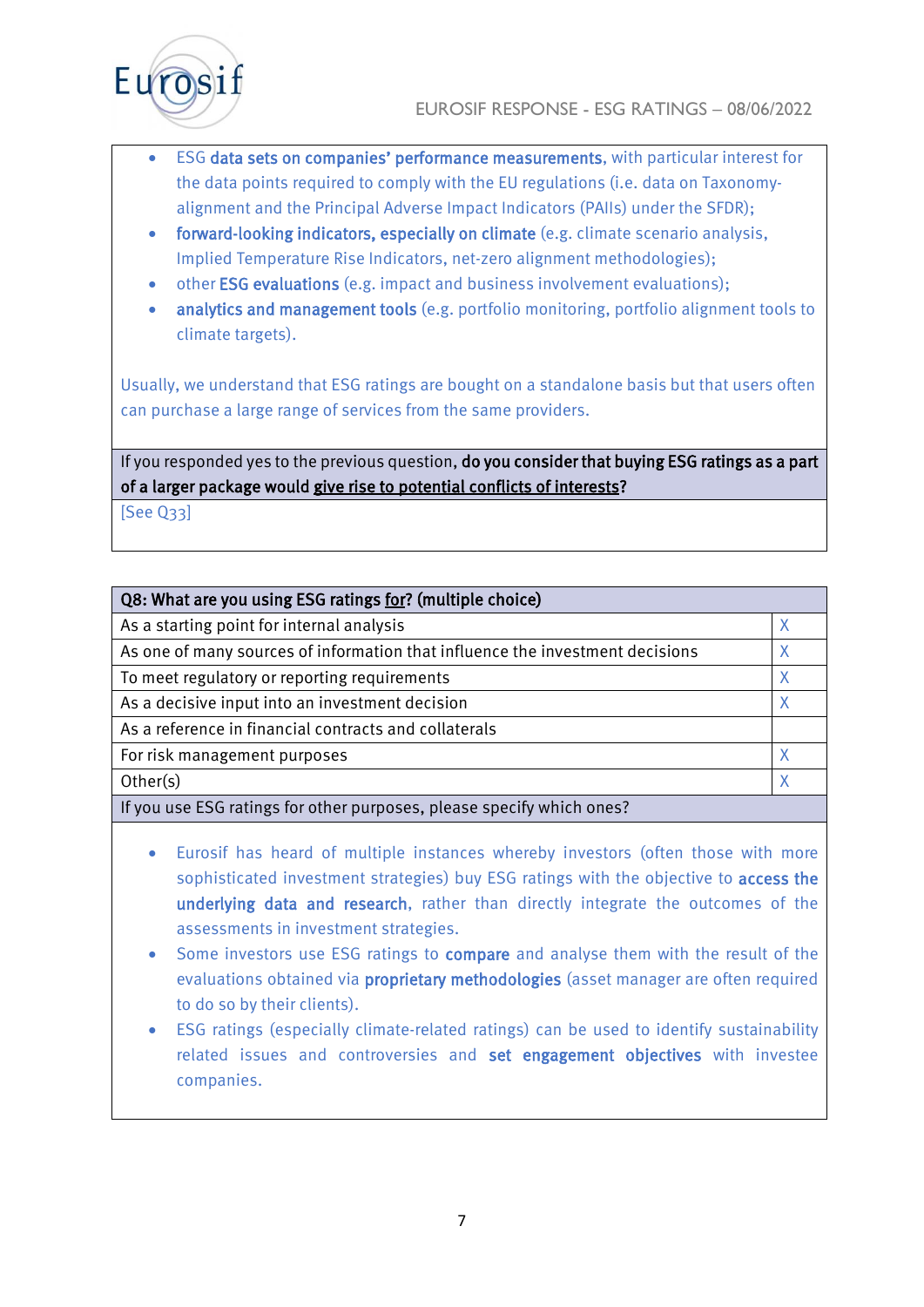

Q9: As a benchmark administrator, how do you take into account ESG ratings for the construction of a benchmark and/or in disclosures around a benchmark?

ESG ratings can play a relevant role in passive investments, as many index-based strategies may rely on rules, thresholds and goals based on ESG ratings. For instance, benchmark providers often build their sustainability benchmarks based on the ESG ratings of the constituent companies.

## Q10: Do you refer to ESG ratings in any public documents or materials?

 $Yes$  and  $X$ 

No

If you responded "yes" to the previous question, specify the type of documents of materials

Investment funds can refer to ESG ratings to justify their sustainability credentials, to describe their investment strategies, and to explain their investment objective according to the requirements set in Article 8 and Article 9 of the SFDR, and further detailed in the respective Delegated Regulation. In that case, information on the use of ESG rating and other data products must be disclosed on the website of the financial market participants, and in the pre-contractual documents and in the periodic reporting of each product.

Investment funds may disclose the ESG ratings that they use in their investment strategy as part of their submissions to obtain the national labels for sustainable products.

Q11: What do you value and need most in ESG ratings? (please, select as many answers as you

| like)                                                          |   |
|----------------------------------------------------------------|---|
| Transparency in data sourcing and methodologies                | Χ |
| Timeliness, accuracy, and reliability of ESG ratings           | Χ |
| Final score of individual factors                              | X |
| Aggregated score of all factors                                | X |
| Rating report explaining the final score or aggregated score   | X |
| Specific information (Please explain - comment box here below) |   |
| Data accompanying rating                                       | Χ |
| Other aspects                                                  |   |
| Please explain your answer:                                    |   |

What asset managers tend to find useful in ESG ratings is the fact that they aggregate different data points and evaluate them by taking into account the background and context in which the company operates, according to a specific methodology (e.g. industry, characteristics of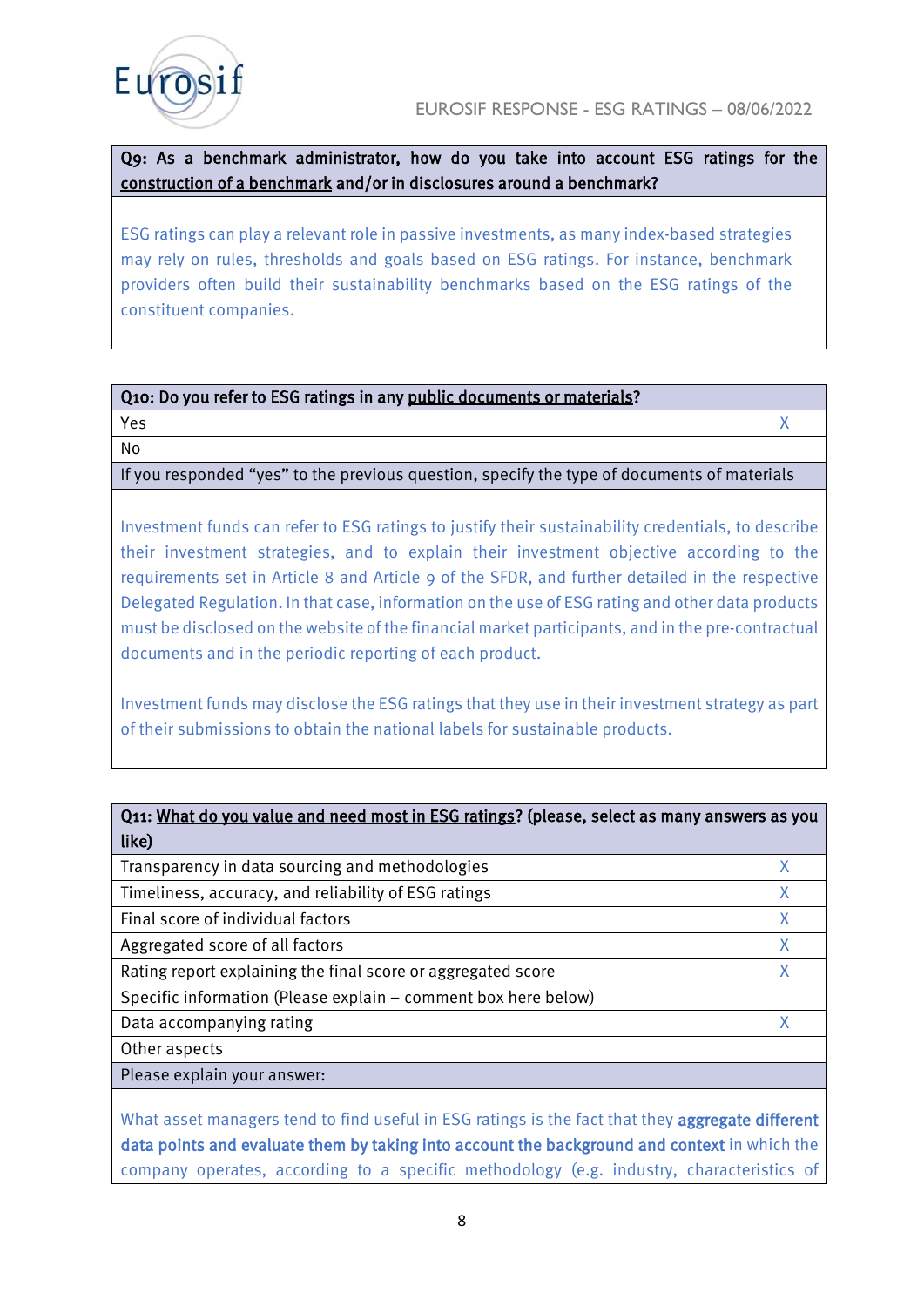

operations, regulatory environment, sustainability policies of the countries where it operates, etc.)

Additionally, investors (especially the most advanced in sustainable investing and/or with more resources allocated to ESG analysis) are developing a growing tendency to: 1) analyse and assess the outcomes of ESG ratings through in-house research and analysis, often comparing the results between different providers and/or with their own outcomes; and to 2) buy ESG ratings to access the underlying data & research, rather than directly integrating the final scores in the investment decision.

Therefore, alongside coverage, what is relevant for users is to **access reliable and accurate** information on the data and the methodologies underpinning the ESG ratings.

Q12: To what degree do you consider the ESG ratings market to be competitive and allows for choice of ESG rating providers at reasonable costs, on a scale from 1 (not competitive) to 10 (very competitive)?

#### Rate: 5

If we consider the whole spectrum of ESG ratings & data products, in recent years the market went through a consolidation wave, with a number of ESG ratings providers being acquired by broader data services. In parallel, the demand for ESG ratings & data products has dramatically increased, as a consequence of a rise of the appetite for sustainable investments, as well as for the introduction of regulatory requirements on transparency in the EU (e.g. SFDR & Taxonomy) and in other jurisdictions.

In the European markets, in particular, financial market participants tend to revert to thirdparty providers to obtain the data necessary to comply with the regulations. This is both because it is a more efficient way of gathering data for a portfolio and because many investee companies do not yet report specific data required by regulations such as SFDR and the Taxonomy Regulation. In these cases, the offer available on the market may still be limited, as providers are themselves developing the expertise and the resources to address the new information needs – especially because reliable and accurate reported information is not consistently available, and therefore need to be often estimated. However, we acknowledge the fast-growing pace at which providers are introducing new services.

As regards ESG ratings, in particular, a difference can be identified between the mature segments which are mainly dedicated to ESG ratings focussed on assessing sustainability risks and opportunities – and the new segments mostly focused on innovation, which are attracting new entrants and therefore will see more players focusing on niche markets, at least at the first stages.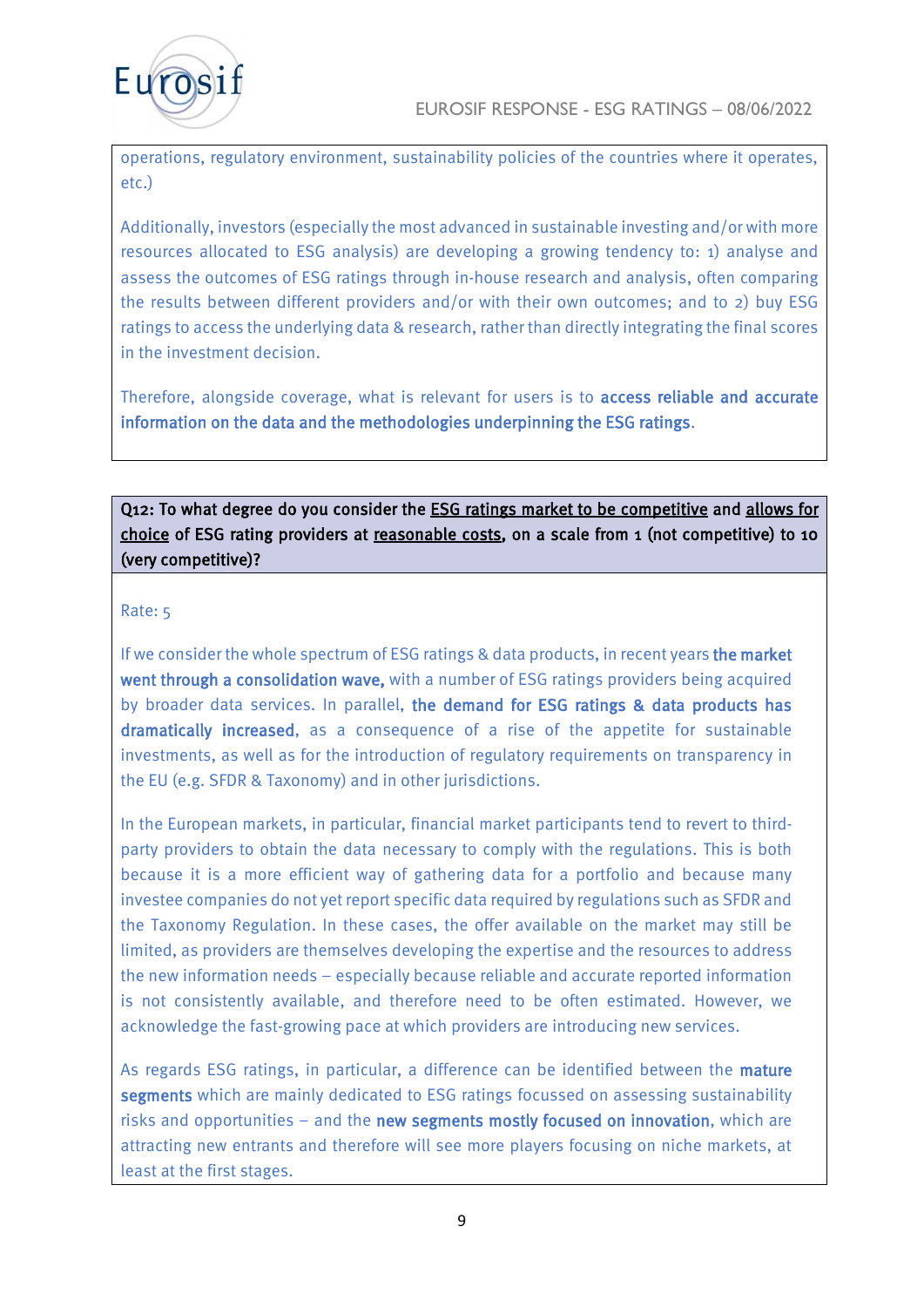

These dynamics, together with the increasing sophistication of the investment strategies, have triggered a tight competition among providers, which are constantly encouraged to quickly improve the coverage of their products, both in terms of number of the companies rated and on topics/regulations covered. The competition also incentivises the improvement of the quality, the specialisation, and the innovation of the methodologies.

As far as costs are concerned, users overall report seeing the total costs for ESG ratings & data products having increased significantly over the last couple of years. In some cases, this is due to the augmented volume of services and products used. In other cases, the increase of the price of single ESG ratings & data products may be motivated by the necessity of the data providers to expand their capabilities with the aim of improving coverage and quality of the services offered. On the other hand, some users have reported some cases of increased prices for similar data services offerings without clear explanation for these increases. In general, users have often made the point that the structure of fees and pricing of ESG ratings & data services are not always clear and may sometimes vary significantly depending on multiple aspects, including in which category the user may find itself (asset manager, asset owner, bank).

#### […]

| <b>Questions for all respondents</b>                                                            |   |  |
|-------------------------------------------------------------------------------------------------|---|--|
| Q18: Do you consider that the market of ESG ratings will continue to grow?                      |   |  |
| Yes                                                                                             | X |  |
| No                                                                                              |   |  |
| Don't know / no opinion / not applicable                                                        |   |  |
| If you responded "yes" to the previous question, to what extent do you expect the following     |   |  |
| factors to be decisive, on a scale from 1 (not at all) to 10 (very much)?                       |   |  |
| Growth in demand from investors in ratings of companies for their investment                    | 7 |  |
| decisions                                                                                       |   |  |
| Growth in demand from companies in ratings including on rating future                           | 7 |  |
| strategies                                                                                      |   |  |
| Further standardisation of information disclosed by companies and other                         | 4 |  |
| market participants                                                                             |   |  |
| Other                                                                                           | 5 |  |
| If you responded "other" to the previous question, please specify the other reasons you see for |   |  |

this market to continue to grow:

It is highly reasonable to expect the overall market of sustainability-related ratings, research & data products will continue to grow significantly in the foreseeable future, in parallel with the ever-increasing centrality and sophistication of sustainable investments, and the establishment of a rigorous transparency regulatory framework in the EU. Hence, the growth may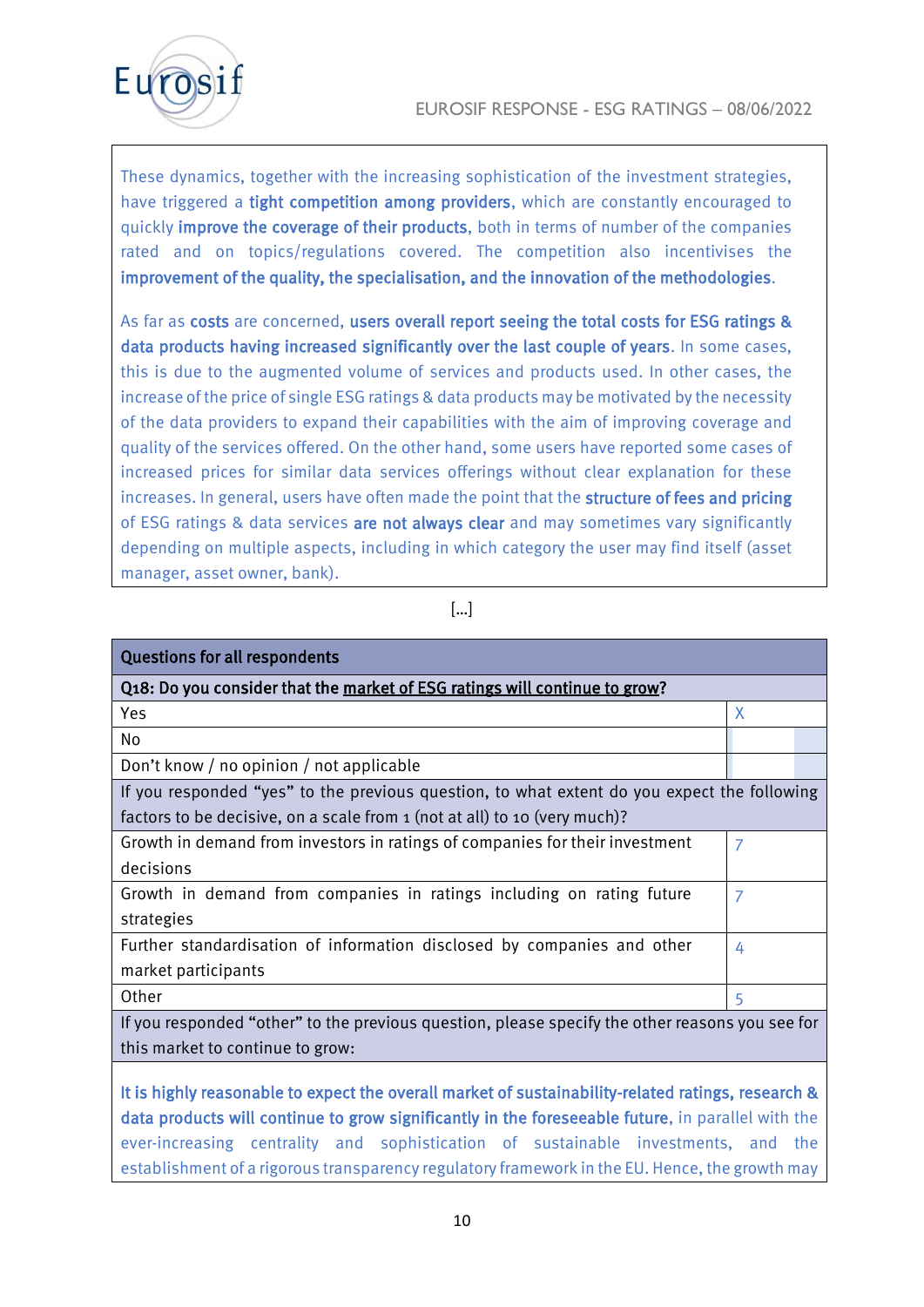

be driven by regulatory requirements as well as commercial reasons, as new investment strategies will require new analysis & research tools on new topics.

Despite the fact that corporate reporting is expected to grow in terms of coverage and quality, the demand for ESG data & ratings products may continue to grow in the foreseeable future, because they propose a more efficient way to gather information from individual companies, especially for users that have less resources available. Within this trend, the wide heterogeneity of the market in terms of sophistication of the investment strategies & the characteristics of investors generates very diverse dynamics in the demand for ESG ratings. In particular:

- We would expect that from some asset manager with more sophisticated investments strategies, the demand for ESG raw data and ESG data products would grow more significantly than the demand for ESG ratings. In other words, the interest seems to be gradually shifting from "opinions" (i.e. ratings) towards "performance measurements" (i.e. raw data and ESG data products). For instance, from conversations with practitioners Eurosif understands a practice of some users is to buy ESG ratings with the objective to access the underlying data & research, rather than directly use the outcomes of the assessments in the investment strategies.
- Having said that, ESG ratings might continue to play a prominent role in some investment strategies such as passive index-based strategies which are growing in the ESG and responsible investment space. Some asset managers have proprietary methodologies to produce evaluations based on an aggregation of third-party ESG ratings and internal research. For investors with less internal resources available to data analysis, ESG ratings might continue playing an important role in the adoption of the investment decisions. Finally, some asset owners ask their asset managers to use certain ESG ratings in the investment strategies of the funds.

| Q19: Are you considering to use more ESG ratings in the future?      |  |  |
|----------------------------------------------------------------------|--|--|
| Yes, to a large degree                                               |  |  |
| Yes, to some degree                                                  |  |  |
| No                                                                   |  |  |
| No opinion                                                           |  |  |
| If you responded "yes" to the previous question, please explain why: |  |  |

The answer depends on the characteristics of the users and their investment strategy. [See answer to the previous question.]

In general terms, there is a growing tendency of the users to increase the granularity of the analysis and the complexity of the investment strategy. For some asset managers this may mean **diversifying the supply of ESG ratings** (e.g. users that rely on one ESG ratings provider have explained to Eurosif that they are planning to buy products from two or more providers).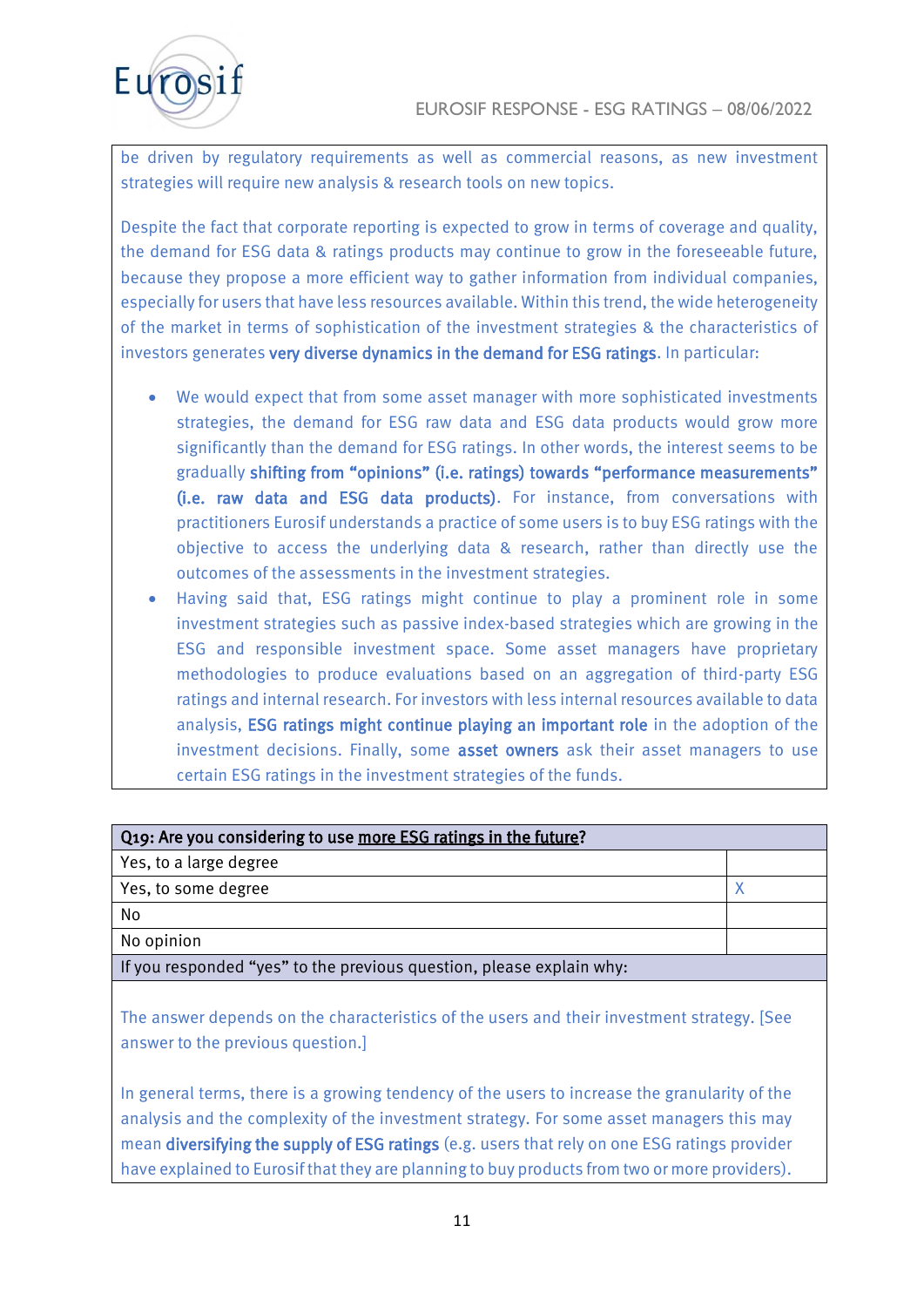



Others have explained that they are planning to use more performance measurements data and form their own opinions.

| Q20: Do you mostly use ESG ratings from bigger or smaller market players?                   |   |  |
|---------------------------------------------------------------------------------------------|---|--|
| Exclusively from large market players                                                       |   |  |
| Mostly from larger market players                                                           | χ |  |
| Mixed                                                                                       |   |  |
| Mostly from smaller market players                                                          |   |  |
| Exclusively from smaller market players                                                     |   |  |
| Don't know / no opinion / not applicable                                                    |   |  |
| If you use mostly or exclusively ratings from large ESG rating providers, what are the main |   |  |

If you use mostly or exclusively ratings from large ESG rating providers, what are the main reasons for this?

Most users tend to prefer larger providers because their products have a wider coverage of rated entities. The assessments of larger providers may also have more significant capital market implications, as they have a wider base of financial markets operators that may make investment decisions based on those assessments. Therefore, investors that have the resources to buy ESG ratings from just one provider, tend to choose among the most wellestablished ones.

Smaller providers tend to concentrate their offer on highly-specialised and innovative products, often focused on emerging trends, where there is a lack of data-driven knowledge (e.g. impact, biodiversity, etc.). Therefore, users with specific interests matching that offer will revert to those providers.

| Q21: Do you consider there is a sufficient offer of ESG ratings from providers located in the |  |  |
|-----------------------------------------------------------------------------------------------|--|--|
| <b>European Union?</b>                                                                        |  |  |

| Yes                                                                  |  |
|----------------------------------------------------------------------|--|
| No                                                                   |  |
| No opinion                                                           |  |
| If you responded "yes" to the previous question, please explain why. |  |

It seems that currently the majority of ESG ratings & data providers operating in the EU are part of large groups that are often headquartered outside the EU. However, we do not believe this constitutes a major problem as most providers have a significant presence in the EU. From our perspective, the guiding principle should be to focus on the quality of services offered and not where a provider might be located or headquartered. From our consultation with users and providers, several views exist amongst practitioners.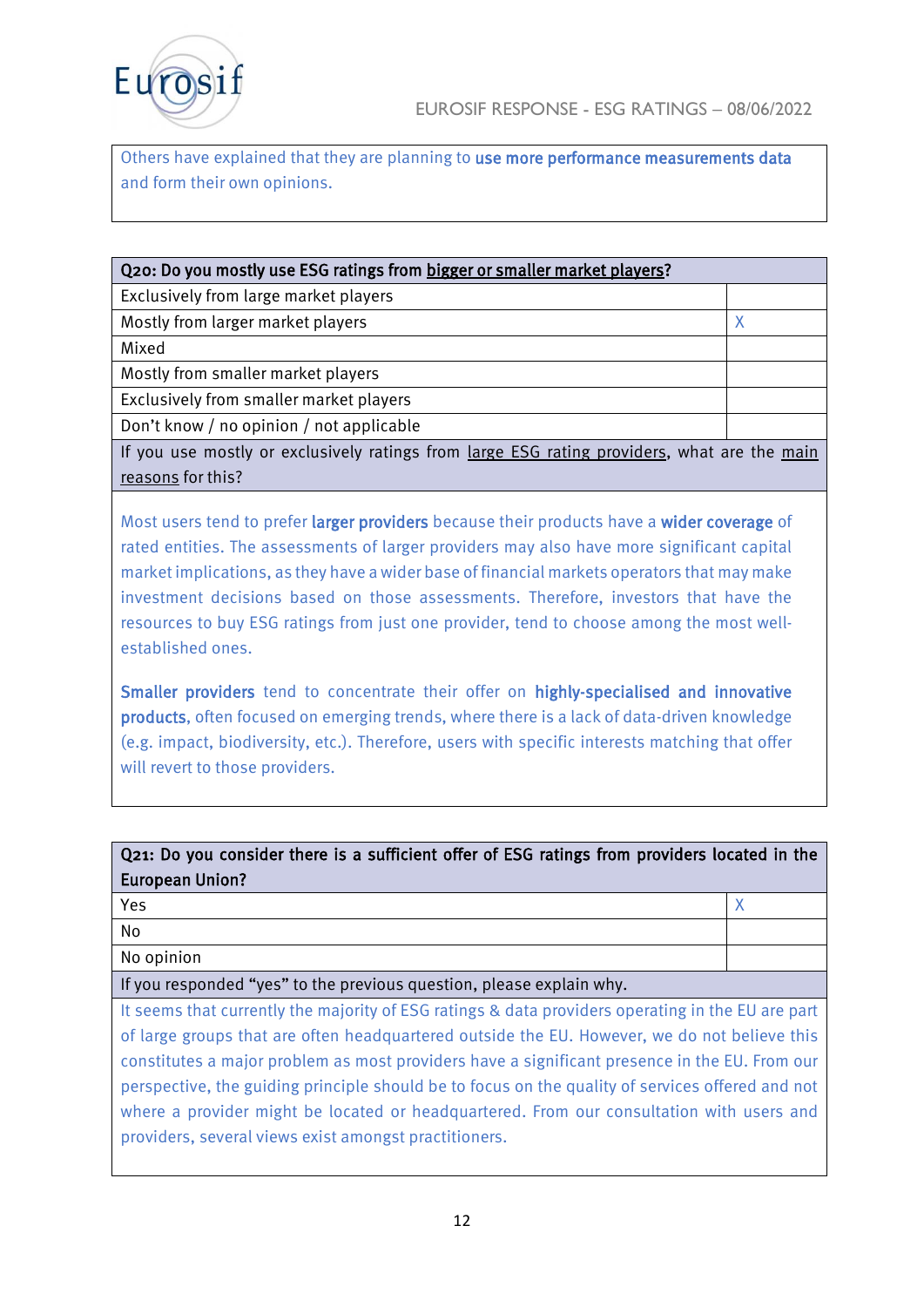

Some users consider the location of the providers is irrelevant and focus mostly on the quality of the ESG ratings they can get. These users strongly oppose the creation of a system whereby providers willing to sell products in the EU are obliged to register and set certain operations in the EU, or whichever measure that would alter the natural dynamics of the market. Most of the established ESG ratings providers have a strong presence in the EU in terms of capabilities and expertise. Moreover, providers know best how to allocate their expertise and resources as they consider appropriate to increase coverage, quality and innovation of their products. This is particularly the case in attracting a sufficiently large pool of talented researchers and analysts. What is relevant in considering the reliability of the offer and the conduct of individual providers is: level of expertise; overall coverage; and the absence of biases.

Other users and some EU-based providers consider the prevalence in the market by non-EU companies as a topic of concern, as they believe there are no sufficient safeguards to ensure that ESG ratings coming from non-EU providers are not negatively biased against the EU companies. Another point of concern that has been mentioned is the fact that, in general, north American and EU practitioners tend to have a very different perception of what sustainability means: for instance, the EU has embraced the double materiality approach (i.e. focus on risks & impacts), whereas the US is very much focused on financial materiality (i.e. concentrated on risk mitigation). On this last point, however, we would note that the establishment of a transparency framework whereby providers willing to sell products in the EU are required to clarify the objective and the methodologies of their ESG ratings, would allow users to understand whether the products fit their investment philosophy or not. Therefore, any misunderstanding in the approach adopted by different providers could be solved through transparency.

# Q22: Finally, do you use other types of ESG assessment tools than ESG ratings (e.g. controversy screening, rankings, qualitative assessments, etc.)?

 $Yes$  and  $X$ 

No

Don't know / no opinion / not applicable

If you responded "yes" to the previous question, how important are these tools in relation to the implementation of your investment strategies and engagement policies?

Other tools that can be used by asset managers are:

- ESG data sets on companies' performance measurements, with particular interest for the data points required to comply with the EU regulations (i.e. data on Taxonomyalignment and the PAI indicators under the SFDR);
- forward-looking indicators, especially on climate (e.g. climate scenario analysis, Implied Temperature Rise Indicators, net-zero alignment methodologies);
- other ESG evaluations (e.g. impact and business involvement evaluation);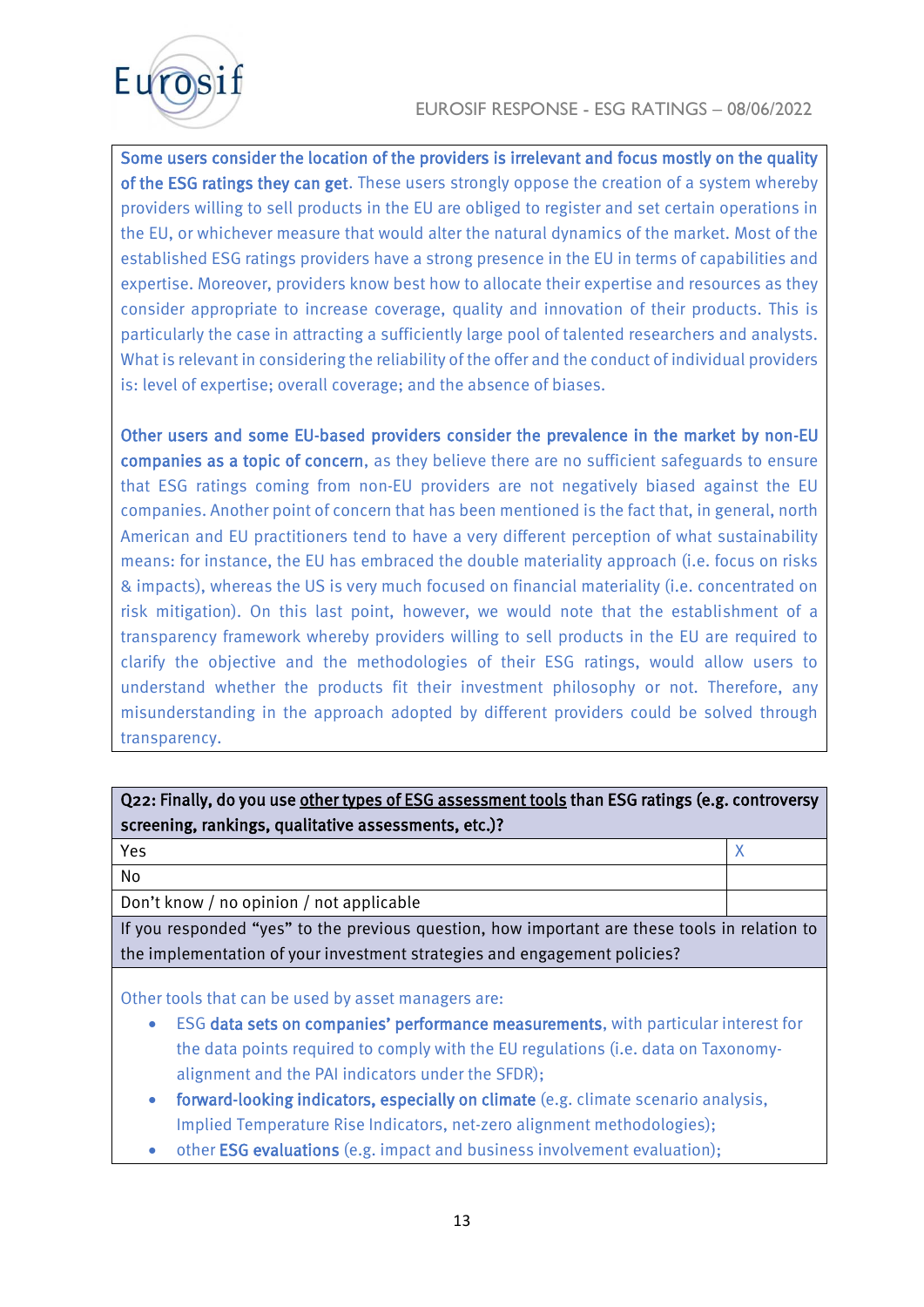

analytics and management tools (e.g. portfolio monitoring, portfolio alignment tools to climate targets).

As regards climate-related information, the interest of investors is increasingly attracted by forward-looking metrics and indicators that describe the companies' targets and plans to decarbonise their operations and align with a climate neutral economy by 2050. Examples include: Implied Temperature Rise (ITR) indicators and other forward-looking indicators; scenario analysis tools, the adoption of third-party certified science-based net-zero targets (e.g. SBTi); the positioning in sectoral transition pathways (e.g. TPI); the participation in engagement initiatives (e.g. Climate Action 100+). Those tools are crucial for institutional investors that have set (or, that are willing to set) decarbonisation/net-zero targets in their investment portfolios.

# Q23: Do you believe that due diligences carried out by users of ESG research are sufficient to ensure an acceptable level of quality?

| Yes                                                                                      |  |
|------------------------------------------------------------------------------------------|--|
| No                                                                                       |  |
| Don't know / no opinion / not applicable                                                 |  |
| If you replied "no" to the provisue question would you see movit in refining the current |  |

If you replied "no" to the previous question, would you see merit in refining definition of research under [Directive 2014/65/EU1?](https://eur-lex.europa.eu/legal-content/EN/TXT/?uri=CELEX:32014L0065)

Eurosif believes that financial market participants are first and foremost responsible for the quality of the ESG ratings & data that they use in their investment products. As ESG ratings & data products constitute an important part of the investment strategy, and allow its proper implementation, it is essential that investors and asset managers conduct a thorough due diligence of any data & research provider they may want to select, as well as adequate quality checks of the individual ESG ratings & data products that they may use in their investment strategies. Moreover, financial market participants should be transparent vis-à-vis their clients on ESG ratings & data products on which they rely to make ESG investment decisions.

We have no indications at present that more regulatory requirements are needed to ensure a better due diligence. There are already requirements existing within the MiFID, UCITS and AIFMD frameworks.

# Q24: Do you further believe that ESG research products have reached a sufficient level of maturity and comparability to allow users to fully understand the products they use?

We would be cautious in using the term comparability when trying to assess the maturity and the understandability of ESG ratings, whose key quality is represented by the variety of approaches. ESG ratings have different objectives, focus on different topics within the ESG spectrum, chose different indicators and elements to grade companies on specific subjects, and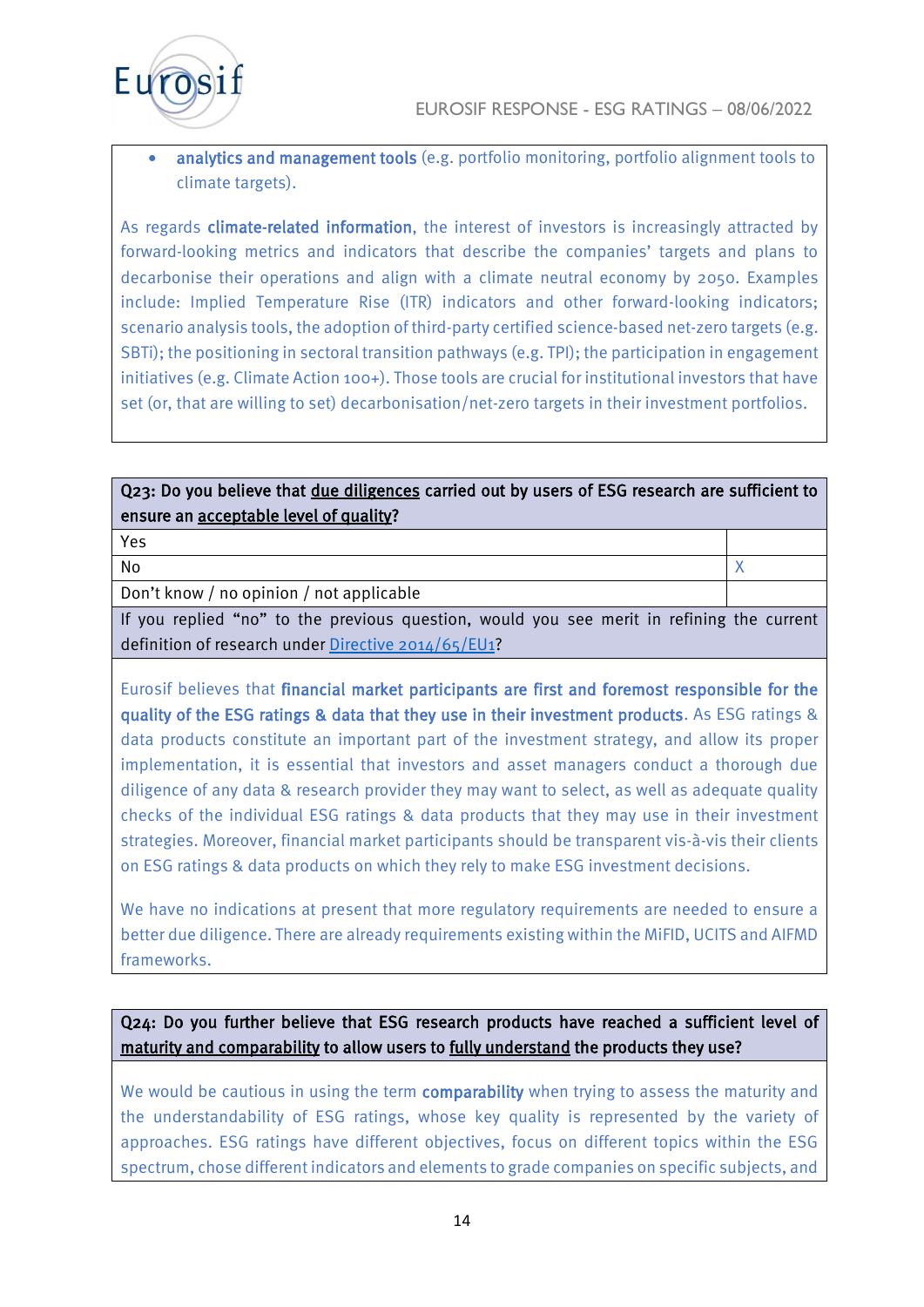# EUROSIF RESPONSE - ESG RATINGS – 08/06/2022



ultimately source and calculate data in a different way. As the final outcome of the judgment reflects all these differences, it is arguable whether "comparability" is what users would seek while using ESG ratings. We would rather observe that users might wish to evaluate a company's sustainability profile by considering two or more ratings with different methodologies  $-$  e.g. assessing risks or impacts; weighting different environmental and social indicators in different ways; normalising the final scores to the reference industry or to the overall universe, etc.).

Therefore, we underline the importance that users understand the characteristics of the ESG ratings, in order to be able to choose the products that are most suitable to their investment strategies, and that allow them to conduct an appropriate analysis on the investee companies according to their specific objectives. The understandability of the ESG ratings depends equally on the transparency ensured by the providers on the one hand, and on the accuracy of the due diligence that is conducted by the users on the methodologies, on the other hand.

In this regard, it should be noted that the expectations and the needs of the users may vary significantly.

- Users with significant resources, capacity, and expertise allocated to data analysis are able to scrutinise in details the ESG ratings and the final reports of each company assessed, and they often challenge providers on specific aspects of the methodology, or on individual data points. Based on several conversations with practitioners, Eurosif understands that bilateral interactions between providers and users on specific cases are an essential part of the analysis. For instance, asset managers often put in place mechanisms to detect potential discrepancies and revert to the provider to obtain explanations. Common questions of analysts may also focus on the materiality or weighting of specific factors in the calculation process. Eurosif has collected several anecdotal experiences of users not entirely satisfied with the explanations received from their providers: for instance, certain ESG ratings providers are reported to refuse to disclose certain information to their clients because the questions touch on commercially sensitive information about the methodologies (e.g. the most qualitative part of the assessment). These situations may undermine the capability of the users to fully understand the data.
- On the other hand, users with less resources available to process the ESG ratings' underlying data and indicators tend to rely more on the final outcomes of the evaluation process proposed by the providers. Hence, these users are interested in understanding more general aspects of the methodologies, such as the objectives (e.g. risks/impacts), the sustainability aspects that are assessed, the indicators chosen, the frequency of the data review, the approach towards estimates, etc. All these elements are generally disclosed by the providers in the documents outlining the methodologies.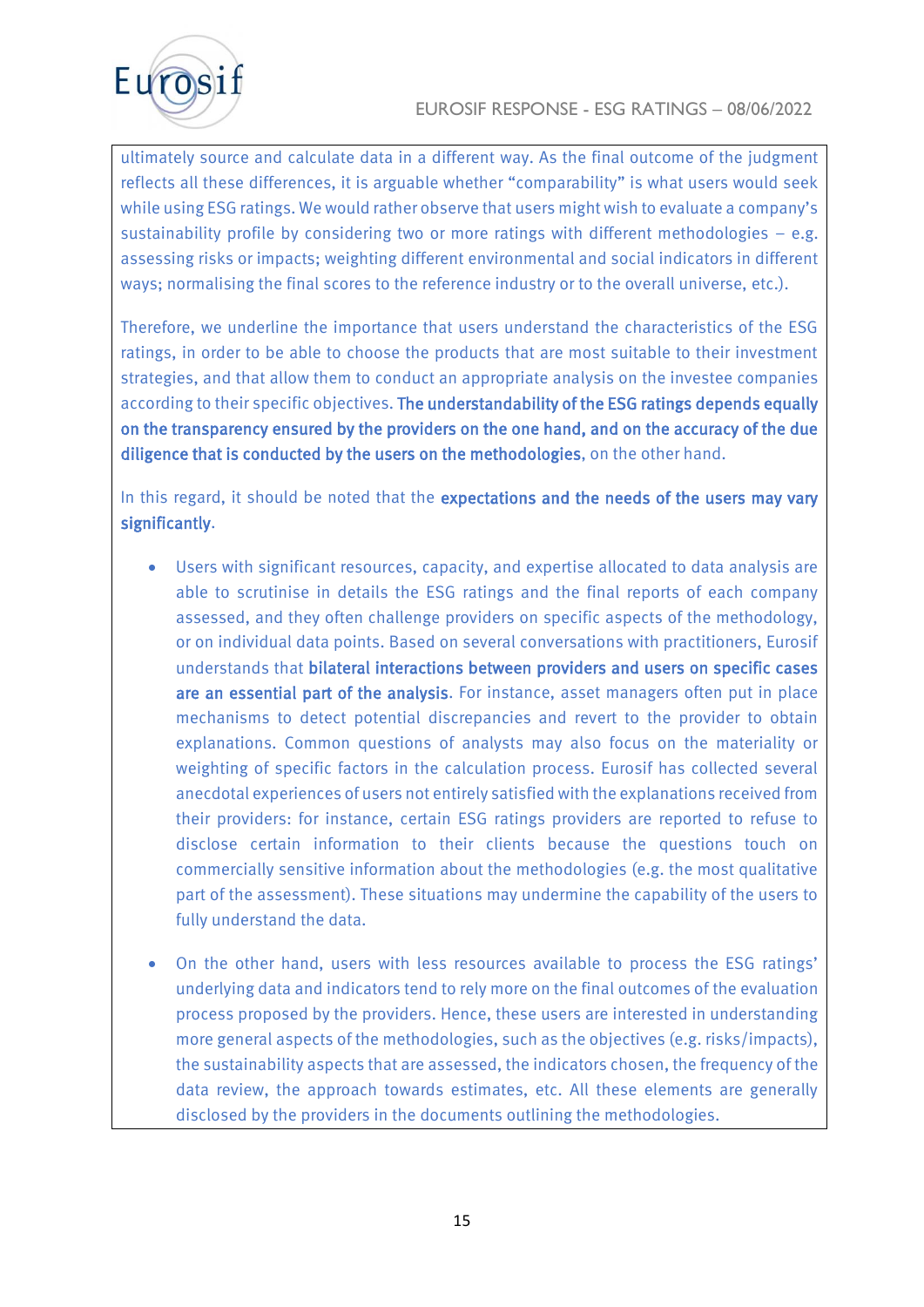

In general, we often observe that in specific cases there is a mismatch between the information disclosed by the providers on the one hand, and the needs/expectations of the users, on the other hand. The methodologies are publicly disclosed, and explained in more granular details to the clients, often via bilateral exchanges. Still, some information needs/questions from users may remain unanswered. For instance, some providers do not disclose the underlying data of their ESG ratings; several providers disclose the sources of the information at the end of the overall company's analysis, rather than link each one to each respective indicator, as some users would prefer. When these situations occur, it may not be always feasible for users (especially those with less resources available) to switch and revert to a provider that they consider more transparent or reliable.

As regards the understandability of the products, it is also worth underlining that there are frequent misconceptions on the objective of the ESG ratings. Most of the currently available products evaluate the exposure of the companies towards sustainability risks, and this information is generally easily accessible to users. However, the same ratings are often incorporated into investments strategies that are meant to actively contribute to achieve certain sustainability objectives.

# II - Functioning of the ESG ratings market

| Questions for all respondents                                                           |  |
|-----------------------------------------------------------------------------------------|--|
| $\sqrt{Q}$ 25: How do you consider that the market of ESG ratings is functioning today? |  |
| Well                                                                                    |  |
| Not well                                                                                |  |
| Don't know / no opinion / not applicable                                                |  |
| Please explain.                                                                         |  |

In order to function properly and serve the ever growing needs of investors, the market of ESG ratings has to ensure the greatest possible coverage of rated entities, quality of the assessments, diversification of products, and innovation – all in the most cost-efficient way as possible.

We want to underline a few general trends that deserve the attention of the EU policymakers, with a view to encouraging a more efficient functioning of the market.

• First, we consider important to improve the quality and the fluidity of the flow of information between providers and users on the data sourcing and the methodologies underpinning the ESG ratings. This is essential to allow investors to understand the meaning of the products they use in their investment decisions. This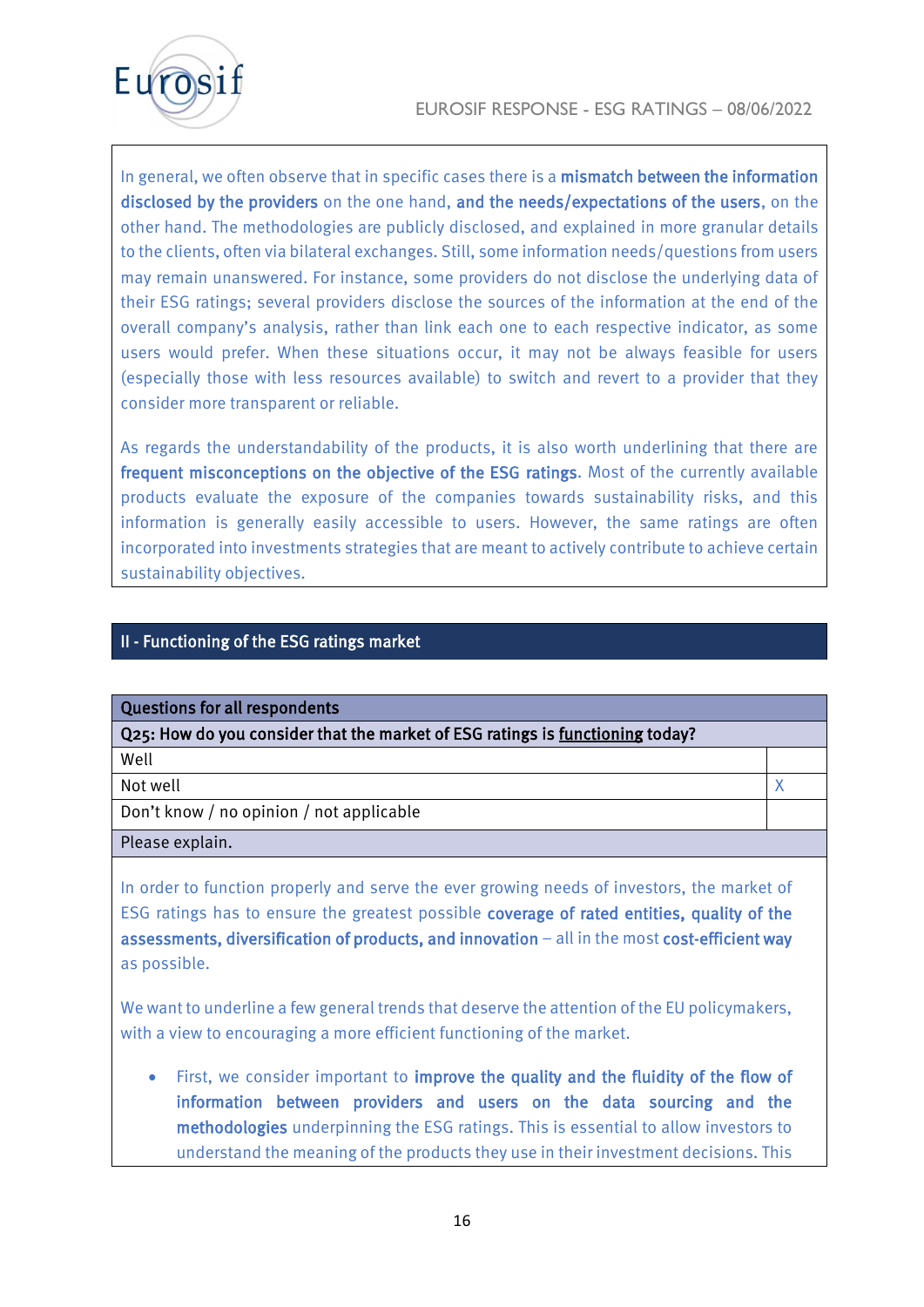

may require an enhanced transparency by some provider, as well as more resources dedicated to the analysis of ESG data by some users.

- Investors' due diligence plays a central role for a proper use of the ESG ratings in the investment process, and for providing accurate information to clients of the investment funds. To this end, it is important to foster the adoption and improvement of appropriate market practices, which may require (after adequate monitoring an evaluation by EU policymakers) to strengthen the supervision and/or to strengthen and further specify the requirements on investors' due diligence that are already set forth in the existing EU regulations.
- Several users have reported to Eurosif that in the market there is a low transparency of the structure of the fees charged for each ESG product, which may vary significantly depending on multiple aspects, including the type of clients. Transparency on the structure of the fees might be an area to be included in a potential upcoming EU regulation on ESG ratings.
- The reliability and quality of ESG ratings might be undermined by conflicts of interest, whose potential risks are inextricably entrenched in the business model of some providers. An upcoming EU regulation on ESG ratings might also introduce appropriate disclosure requirements to allow providers to demonstrate to the market how they intend to prevent and manage the rise of potential conflicts of interest.

The establishment of a supervision system may prove important to hold providers accountable for the information that they provide to users, including explanations on the methodologies adopted, the structure of the fees charged, and the treatment of the potential conflicts of interest.

A regulatory framework for ESG ratings providers will however not solve the underlying challenge which remains the accessibility of reported data by companies in the EU and outside the EU. That is why the adoption of sustainability reporting frameworks within the EU and at international level remain of the utmost importance. Only these frameworks will help to improve the quality of reported data which will conversely reduce the need for estimates.

| Q26: To what degree do you consider that the following shortcomings / problems exist in the |   |
|---------------------------------------------------------------------------------------------|---|
| ESG ratings market, on a scale of from 1 to 10 (1- very little, 10 - important)?            |   |
| Lack of transparency on the operations of the providers                                     | 6 |
| Lack of transparency on the methodologies used by the providers                             |   |
| Lack of clear explanation of what individual ESG ratings measure                            |   |
| Lack of common definition of ESG ratings                                                    |   |
| Variety of terminologies used for the same products                                         |   |
| Lack of comparability between the products offered                                          |   |
| Lack of reliability of the ratings                                                          |   |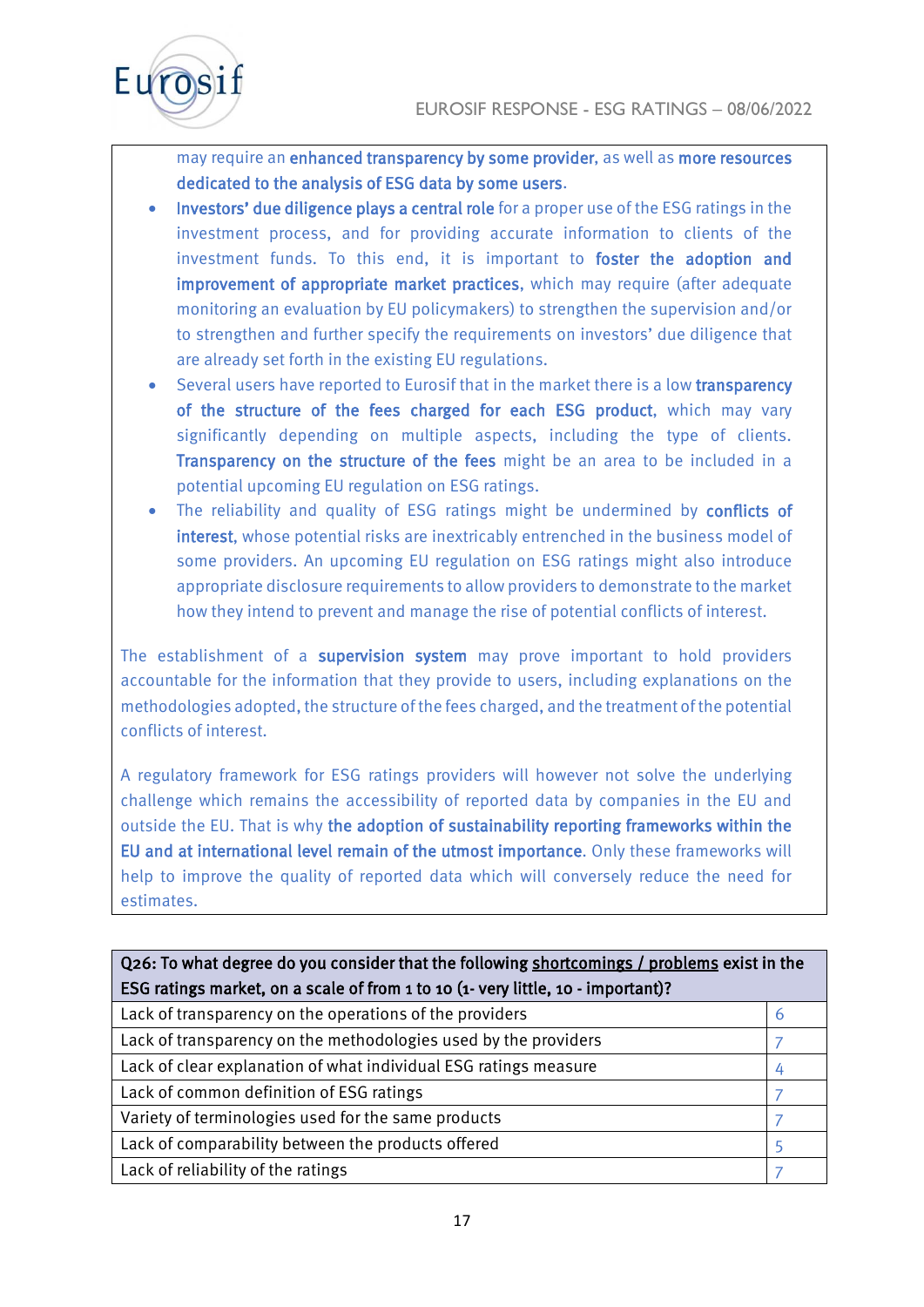

| Potential conflicts of interests                                        |  |
|-------------------------------------------------------------------------|--|
| Lack of supervision and enforcement over the functioning of this market |  |
| <b>Other</b>                                                            |  |

# Q27: What do you think of the quality of the ratings offered on a scale from 1 (very poor) to 10 (very good)?

Rate: 6

#### Please explain why:

While the expertise on how to properly assess sustainability topics evolves, new tools are made available to financial operators, and more and more companies disclose more accurate data – the market of ESG ratings is constantly improving its quality, innovation and diversification.

Notwithstanding this general upward trend towards quality and sophistication, some cases have been reported to Eurosif whereby the users' trust in the quality of the products that are currently available might potentially result undermined. For instance:

- the assessments of smaller companies may be reviewed less frequently;
- the granularity of the sub-sector classification may be perceived as not completely adequate (e.g. some elements that are influential on the final assessment may turn out to be not relevant for a specific company considered);
- in some cases, users detect a low correlation between the data on a company's performance measurement and the rating assigned by the same provider to the same company on the same topic (e.g. looking at historical data, the performance improves, whereas the company is downgraded), and they are not able to understand the reasons behind the judgement of the provider, even after analysing carefully the methodologies;
- in some cases, users consider that the data collection procedures adopted by the providers are not adequate to ensure enough accuracy of the assessment (e.g. when data are collected through standard questionnaires across companies operating in different sectors, and there is not direct exchange with the rated companies);
- sometimes users are not entirely satisfied with the explanations that they receive from their providers when they challenge them on specific data points.

Additionally, the way in which investors perceive the quality of the ESG ratings very much depend on each individual user's objective.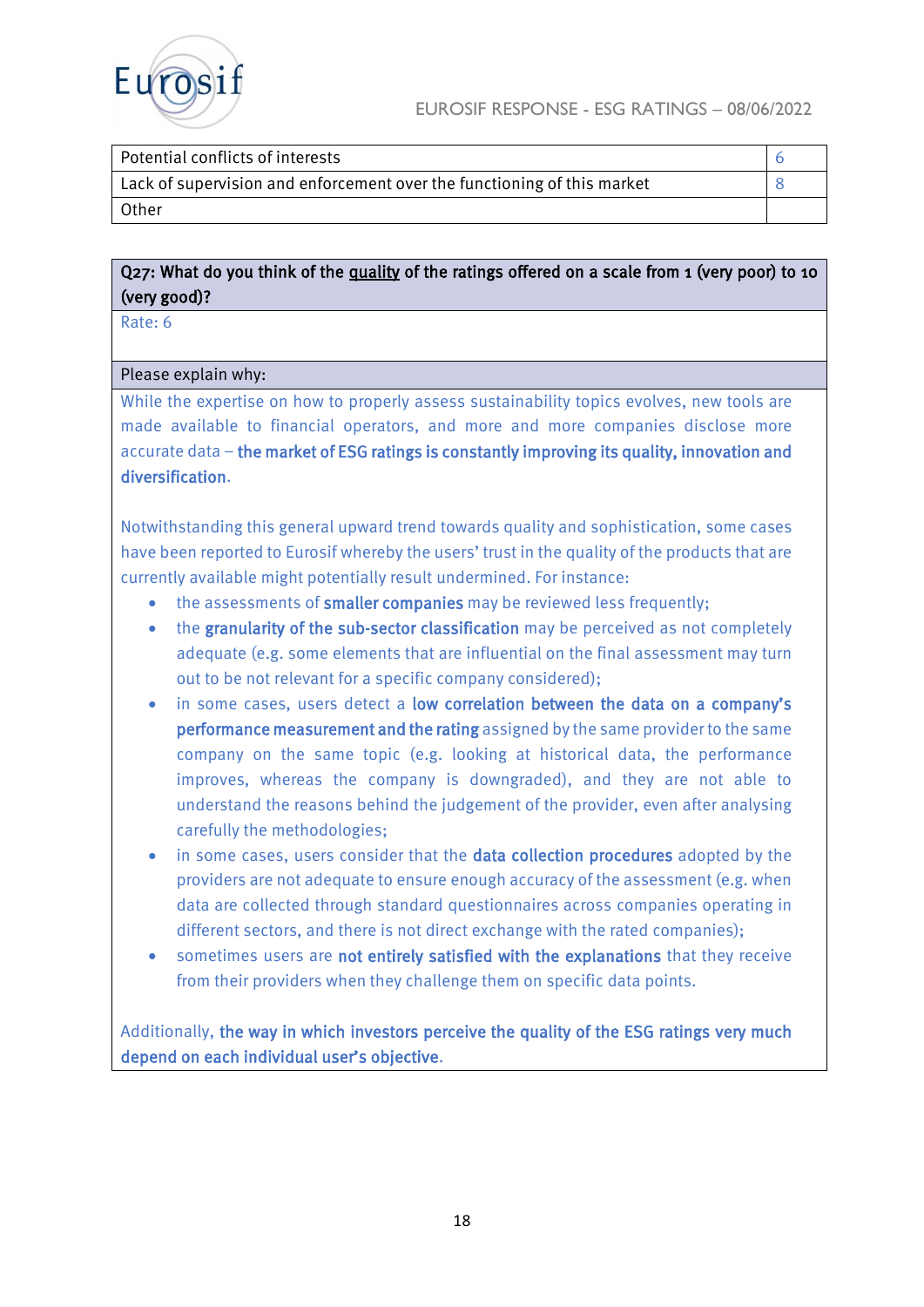

| Q28: Do you consider that there are any significant biases with the methodology used by the<br>providers? |   |
|-----------------------------------------------------------------------------------------------------------|---|
| Yes                                                                                                       |   |
| No                                                                                                        |   |
| Don't know / no opinion / not applicable                                                                  |   |
| If you responded "yes" to the previous question, please specify the biases                                |   |
| Biases based on the size of the company rated                                                             | Χ |
| Biases based on the location of the company                                                               | X |
| Other biases                                                                                              |   |
| Don't know / no opinion / not applicable                                                                  |   |
| If you responded "other biases" to the previous question, please explain which ones:                      |   |

Eurosif has been presented by several users with several instances where biases may occur within the methodologies of ESG ratings providers. Besides the size and the location of the companies rated, for instance, different ESG ratings providers tend to evaluate in different ways the situations where companies do not disclose certain information. Reasons and outcomes of these differences are often unclear to investors, who may misinterpret the meaning of the final assessment. For instance, for some providers a low environmental rating can mean that a company has a poor performance, for others that a company has not provided any information on some elements that were pondered in the final assessment. This issue also affects the possibility for users to compare appropriately the ratings furnished by different providers.

The different treatment of not-disclosed information might further penalise companies from jurisdictions with less sustainability reporting requirements and small and medium enterprises which have less resources and skills to report on ESG factors.

As regards the treatment of larger companies vis á vis smaller companies, it might be also noted that larger companies may be more prone to the detection of controversies than smaller companies, which brings to a downgrade of the score.

The outcomes of ESG ratings can also be biased by the **reference industry** of the company assessed. For instance, methodologies tilted towards environmental considerations might be inclined to assign relatively high overall ratings to companies that operate in certain sectors (e.g. Tech and Pharmaceuticals), due to underestimation of controversies or poor performance on social and governance aspects.

However many users state that it is often possible to detect these characteristics of the methodologies within the documents that are made available by the providers and this is part of the continuous due diligence process for the procurement of ESG ratings and data. Moreover, Eurosif understands several providers have already put in place in their methodologies criteria to improve a consistent evaluation across different sectors, locations, and characteristics of the rated companies.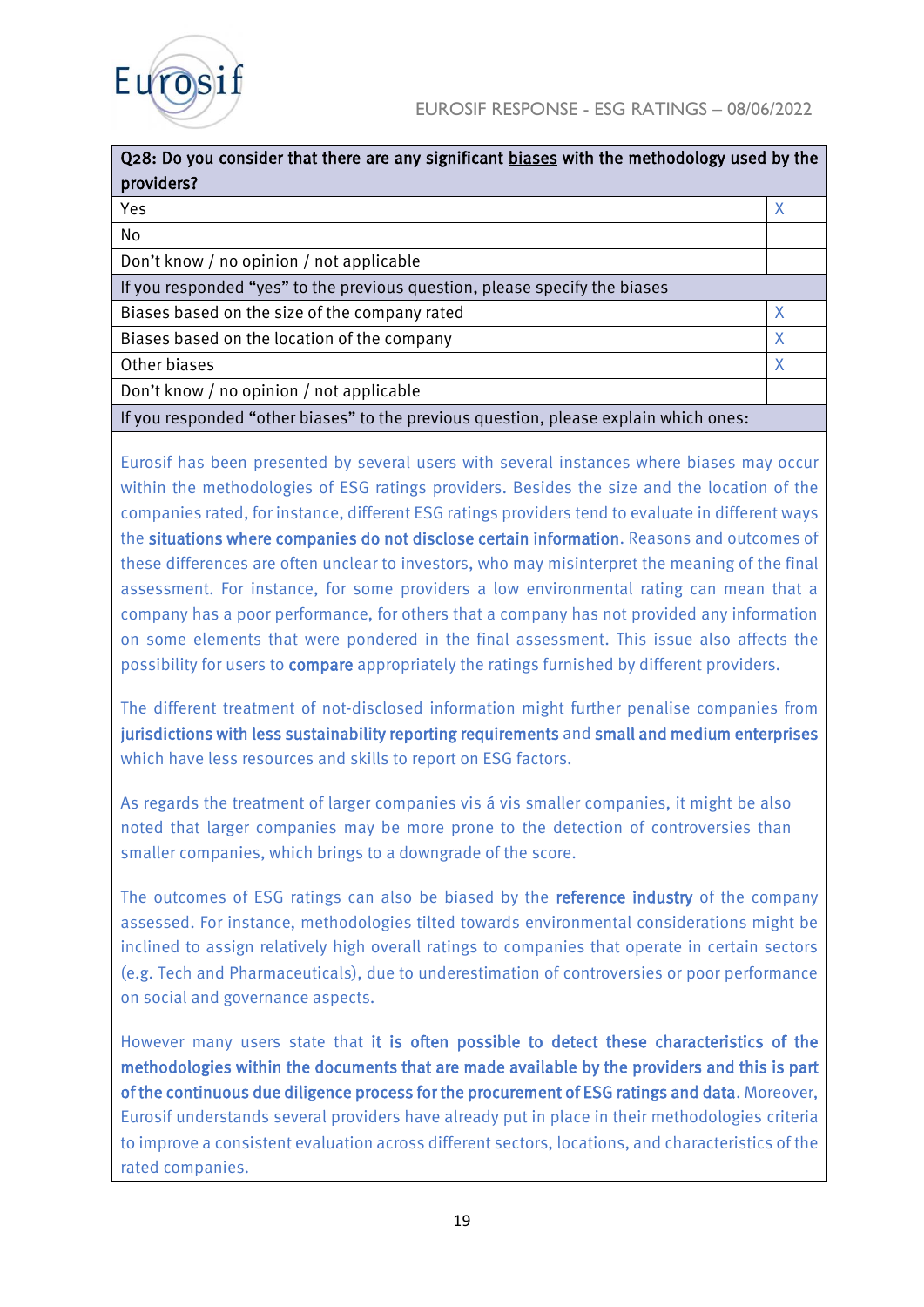

| Q29: Do you think the current level of correlation between ratings assessing the same<br>sustainability aspects is adequate? |  |
|------------------------------------------------------------------------------------------------------------------------------|--|
| Yes                                                                                                                          |  |
| No                                                                                                                           |  |
| Don't know / no opinion / not applicable                                                                                     |  |
| Please explain your answer:                                                                                                  |  |

Academic research and market analyses have demonstrated that the correlation of ESG ratings is currently low. However, users and providers tend to agree that this is not necessarily an issue as ESG ratings are opinions, i.e. each one evaluates different aspects of an entity, from a different angle, and with a different methodology. Rather, a plurality of views is beneficial for the market because it enables investors to form a multifaceted and nuanced view of a particular company, hence to adopt more sound investment decisions. The most advanced asset managers already take advantage of this aspect, as they have developed proprietary methodologies to aggregate different ESG ratings with in-house ESG research and produce their own assessments. These internal methodologies are often driven by the fact that no single service offering meets their need or because they take a specific view on particular ESG themes which may be different from that of providers.

As a consequence, transparency on the methodologies is crucial, as investors need to understand the meaning of each ESG rating in order to fully appreciate the implications of multiple perspectives on the same sustainability aspect and/or on the same company, and to analyse them in comparison.

Q30: To what degree do you consider that a low level of correlation between various types of ESG ratings can cause problems for your business and investment decision, as an investor or a rated company, on a scale from 1 (no problem) to 10 (significant problem)?

#### Rate: 3

A low level of correlation of ESG ratings does not per se represent a problem for users, provided a sufficient transparency on the methodologies is ensured. [See answer to the previous question.]

If we expand our focus and consider the whole spectrum of ESG ratings & data products, investors would expect that ESG data on performance measurements (e.g. carbon intensity, SFDR PAIIs, Taxonomy-alignment, etc.) are as coherent as possible across different providers' data sets. This is relevant also for ESG ratings, as assessments are based on data.

However, users frequently notice significant discrepancies between data from different providers. This is mainly due to the fact that data providers often elaborate on information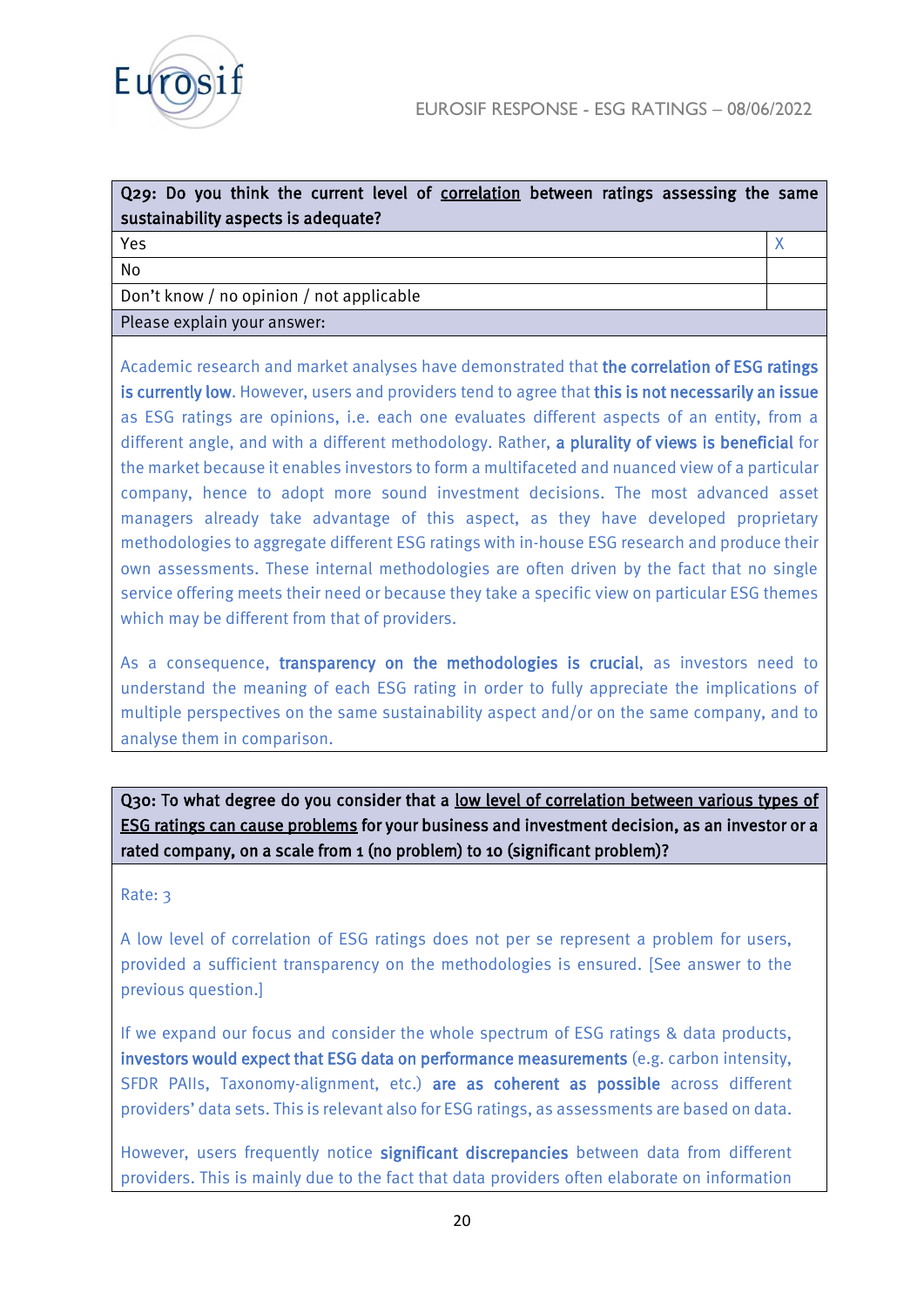

publicly reported by companies and fill the gaps for missing data with alternatives, estimates, and proxies. In these cases, they make methodological choices based on discretion which may lead to different outcomes.

Therefore, transparency on data sources and methodologies is fundamental across the whole spectrum of ESG ratings & data products.

# Q31: How much do you consider each of the following to be an issue, on a scale from 1 (no issue) to 10 (very significant issue)?

| There is a lack of transparency on the methodology and objectives of the respective  |  |
|--------------------------------------------------------------------------------------|--|
| ratings                                                                              |  |
| The providers do not communicate and disclose the relevant underlying information    |  |
| The providers use very different methodologies                                       |  |
| ESG ratings have different objectives (they assess different sustainability aspects) |  |
| Other issue(s)                                                                       |  |

| Q32: Do you consider that a variety of types of ESG ratings (assessing different sustainability |  |
|-------------------------------------------------------------------------------------------------|--|
| aspects) is a positive or negative feature of the market?                                       |  |
| Rather positive                                                                                 |  |
| Rather negative                                                                                 |  |
| Don't know / no opinion / not applicable                                                        |  |

Please explain your response to the previous question.

We believe a variety of types of ESG ratings is **beneficial for the market**, as investors are enabled to form a multifaceted and nuanced view of a particular company, hence to adopt more sound investment decisions. A plurality of views is also essential to the functioning of the market, for investors with different objectives and time-horizons.

Having said that, transparency on the methodologies by providers, and a proper analysis & due diligence conducted by investors are crucial to ensure an appropriate use is made of products.

Q33: To what degree do you consider this market to be prone to potential conflicts of interests on a scale from 1 (very little) to 10 (very much)? Please, explain your answer:

#### Rate: 7

ESG ratings providers are often part of larger groups offering different types of products and services. This condition might potentially generate conflicts of interest, which in turn can affect the quality of ESG ratings. The risk will keep on increasing as long as ESG ratings &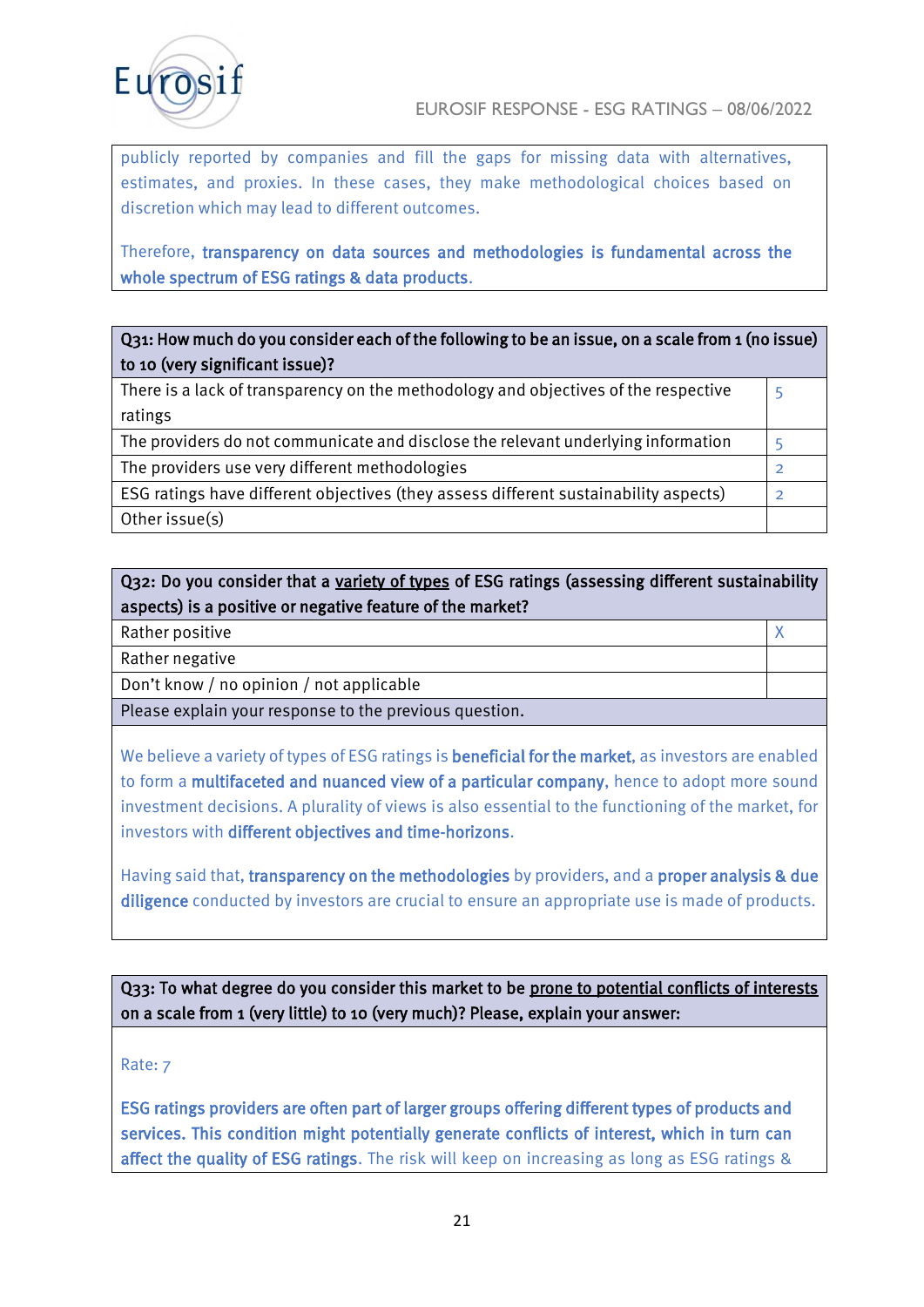

data providers expand and offer additional services. However, at this stage Eurosif does not have any evidence as to whether, how and to what extent these dynamics concretely unfold in the market.

Based on consultations with practitioners, Eurosif understands that even most users believe they are not in the position to understand when a specific rating outcome might involve a conflict of interest. While acknowledging the existence of the risk, most users do not have either a direct vision, nor factual proofs about the characteristics and the scale of the phenomenon as a whole.

On the other hand, it should be considered that ESG ratings providers are strongly inclined to ensure they are perceived by the market as impartial, rigorous, and reliant in their assessments, as these qualities are essential components of their business model. Therefore, providers themselves have already strong interest in avoiding any situation that can potentially generate suspicions or reputational damages and hinder their credibility, which in turn would erode their market space. Most providers, indeed, already disclose publicly on their websites the policies to prevent and manage conflicts of interest. Some providers split the analysts and the sales departments.

Bearing in mind these dynamics, Eurosif supports a regulatory initiative aimed at introducing transparency requirements for providers on the policies and the internal processes adopted to prevent, mitigate and manage potential conflicts of interest. A legislative action on this subject should be aimed at ensuring that all providers disclose the information that are useful for users to trust the reliability of the ESG ratings. A regulatory framework would also be crucial to hold providers accountable for the information that they disclose.

| choice).                                                                                       |   |
|------------------------------------------------------------------------------------------------|---|
| Where providers both assess companies and offer paid advisory services                         | X |
| Where providers charge companies to see their own reports                                      |   |
| In the absence of separation of sales and analytical teams                                     | Χ |
| With the ownership system of some providers, where the parent company may exert                | Χ |
| undue pressure or influence on the research and recommendations that a ratings                 |   |
| provider offers                                                                                |   |
| In the lack of public disclosure of the management of potential conflicts of interest          | X |
| Other conflict(s) of interest                                                                  | X |
| If you responded "other(s) conflicts of interest" to the previous question, please specify the |   |

If you responded "yes" to the previous question, where do you see the main risks? (multiple

additional risks you see:

In theory, conflicts of interest might potentially arise at least in three types of situations where ESG ratings providers and investors are involved.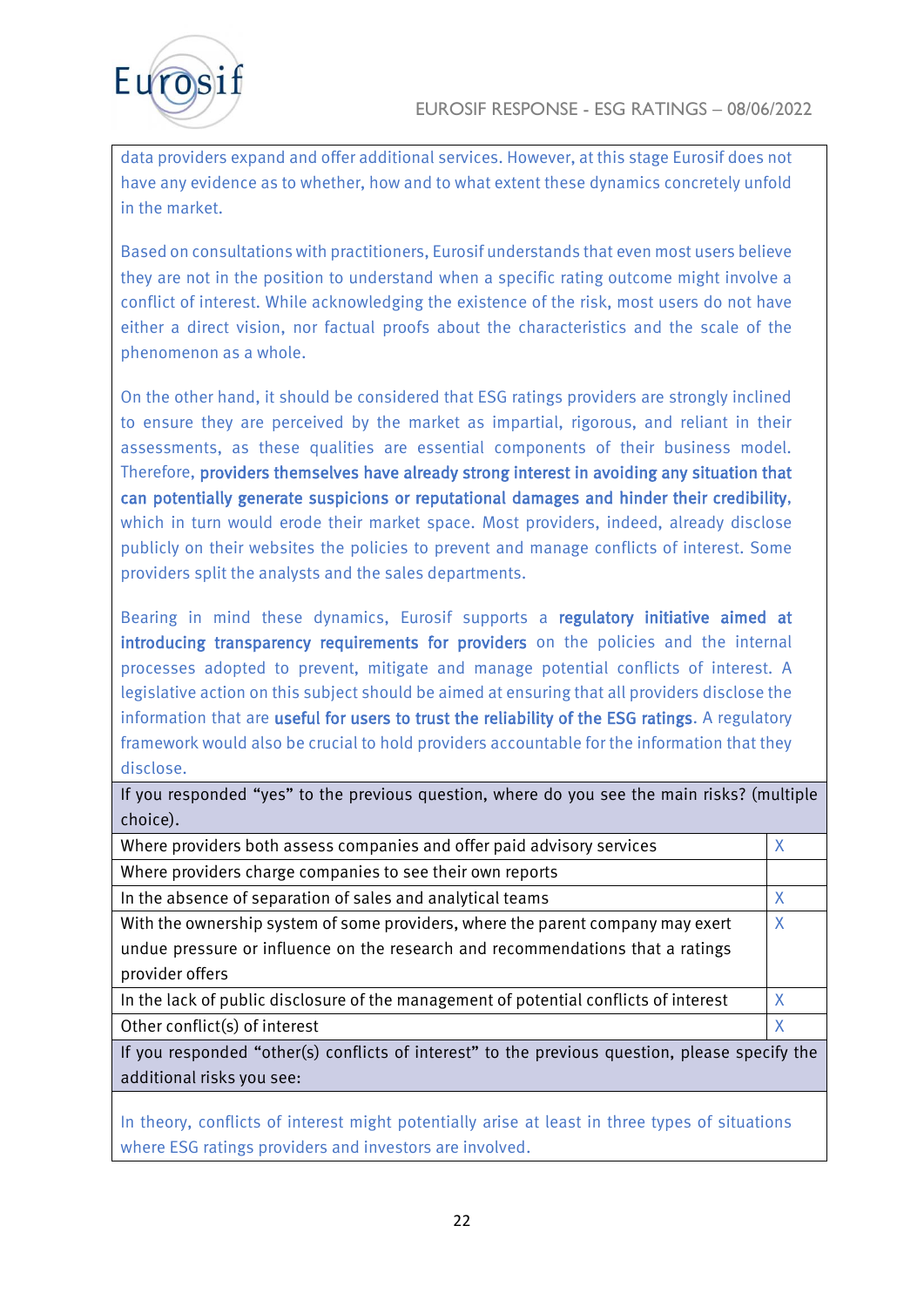

- Providers selling products based on a "issuer pays" model (e.g. credit ratings) and products based on an "investor pays" model (e.g. ESG ratings) – a conflict of interest might potentially occur when investors buy ESG ratings on companies, and get their credit risk rated by the same provider. A similar situation may exist when rating financial instruments issued by a company such as green bonds or sustainability-linked bonds.
- Providers offering ESG ratings on companies as well as on funds and products –for instance, a potential conflict of interest might occur when investors buy ESG ratings on companies, and have their funds rated from the same provider (i.e. investors are clients, and at the same time their funds are rated by their provider).
- Providers offering ESG ratings on companies as well as indexes for passive investment strategies – a conflict might arise when the ratings that are assigned to a company are influenced by the weight that the same company has in the benchmark (e.g. big companies might receive inflated ESG ratings because they are important constituents in the indexes marketed by the same provider, so dropping them for ESG reasons might create problems in terms of tracking error).

Q34: To what degree do you consider that the ESG ratings market as it operates today allows for smaller providers to enter the market on a scale from 1 to 10 (1- hard to enter, 10 – easy to enter)?

#### Rate: 5

#### Please, explain your answer:

Although a few providers hold most market shares in traditional risk-based ESG ratings, smallsized entrants can find opportunities by offering products highly specialised on subjects that are becoming emerging trends, and where there is a lack of data-driven knowledge (e.g. biodiversity, impact, water-use, etc).

#### Q35: What barriers do you see for smaller providers?

For smaller providers willing to enter the market and remain competitive, the main challenge is offering the widest possible coverage in terms of rated entities to cover as much as possible the entire investable universe of large asset owners and asset managers.

This challenge may be more relevant for providers of ESG data, rather than for providers of ESG ratings.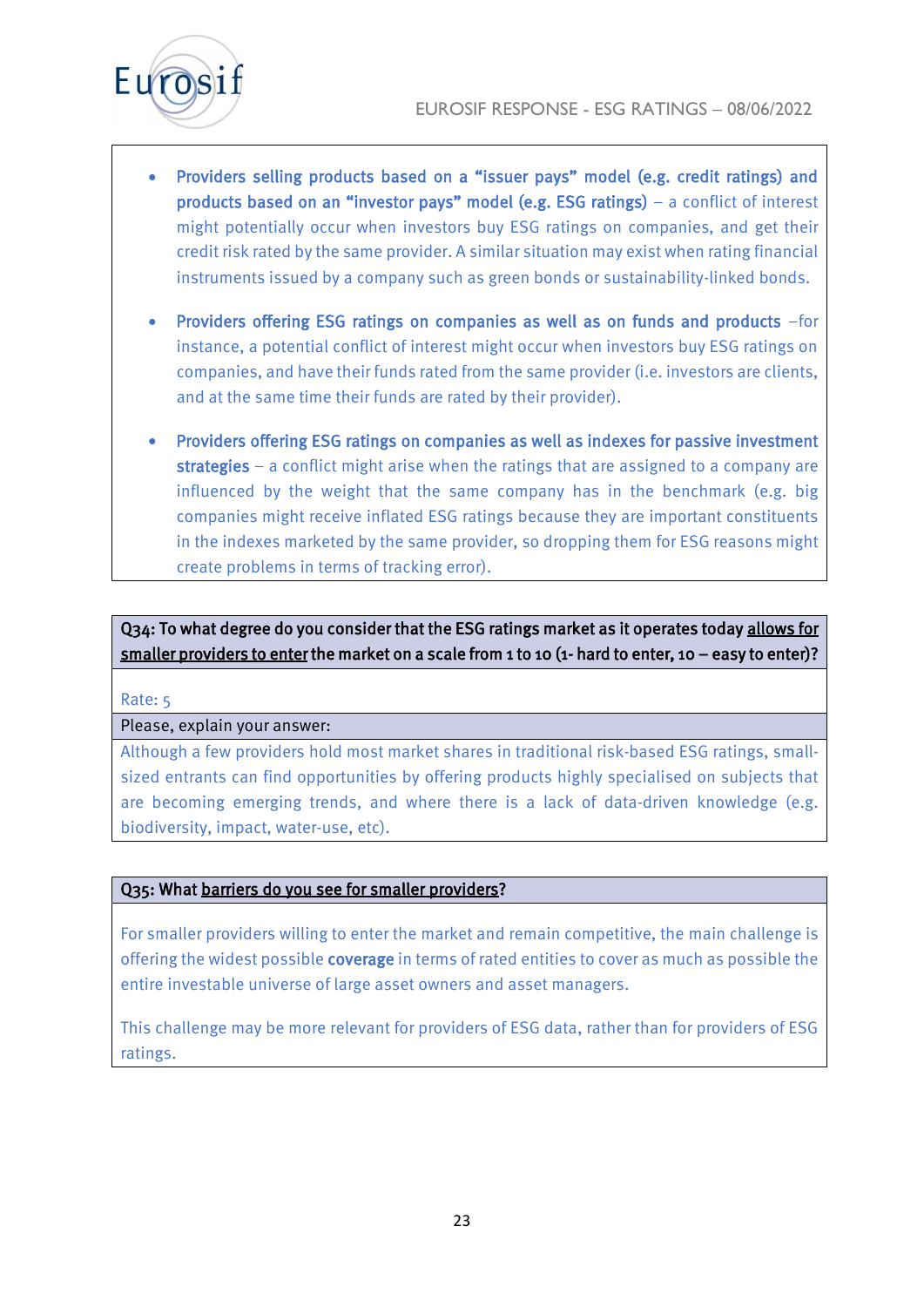



Q36: Do you consider that the market currently allows for smaller providers who are already present in this market to remain competitive on a scale from 1 (does not allow) to 10 (fully allows)?

#### Rate: 5

In general, the providers' size and market share, and the coverage of their products are selfreinforcing factors. Larger providers have more capabilities to keep and enlarge the coverage of their products. Some users, in turn, tend to prefer larger providers because their products cover more companies – this is particularly the case of users that have less resources available.

However, smaller providers highly-specialised on specific topics and pivoting on quality can find their niche by addressing the needs of asset managers focused on specific topics (e.g. thematic funds), and/or with more sophisticated investment strategies.

# Q37: To what degree do you consider the fees charged for ESG ratings to be proportionate to the services provided, on a scale from 1 (not proportionate) to 10 (very proportionate)?

#### Rate: 6

The satisfaction of the users of ESG ratings may depend on two factors (among others): the coverage (in terms of companies rated and/or topics analysed) and the granularity of the assessment.

Users have very diverse expectations from ESG ratings, depending on the use that they intend to make of the information obtained. Asset managers with more resources available and/or with more sophisticated or with specialised sustainable investment strategies, can focus more on the granularity of the analysis on specific topics or indicators, and can rely to multiple providers to expand the coverage. Asset managers with less resources available would also need to consider achieving the widest coverage possible from each individual provider.

Based on these considerations, the response to this question can vary across users, depending on the needs and expectations.

That said, Eurosif has been informed about several cases where users have faced a significant increase of the budget allocated to ESG ratings & data products. In some cases, this is due to the augmented volume of services and products used. In other cases, the increase of the price of single ESG ratings & data products may be motivated by the necessity of the data providers to expand their capabilities with the aim of improving coverage and quality of the services offered. On the other hand, some users have reported some cases of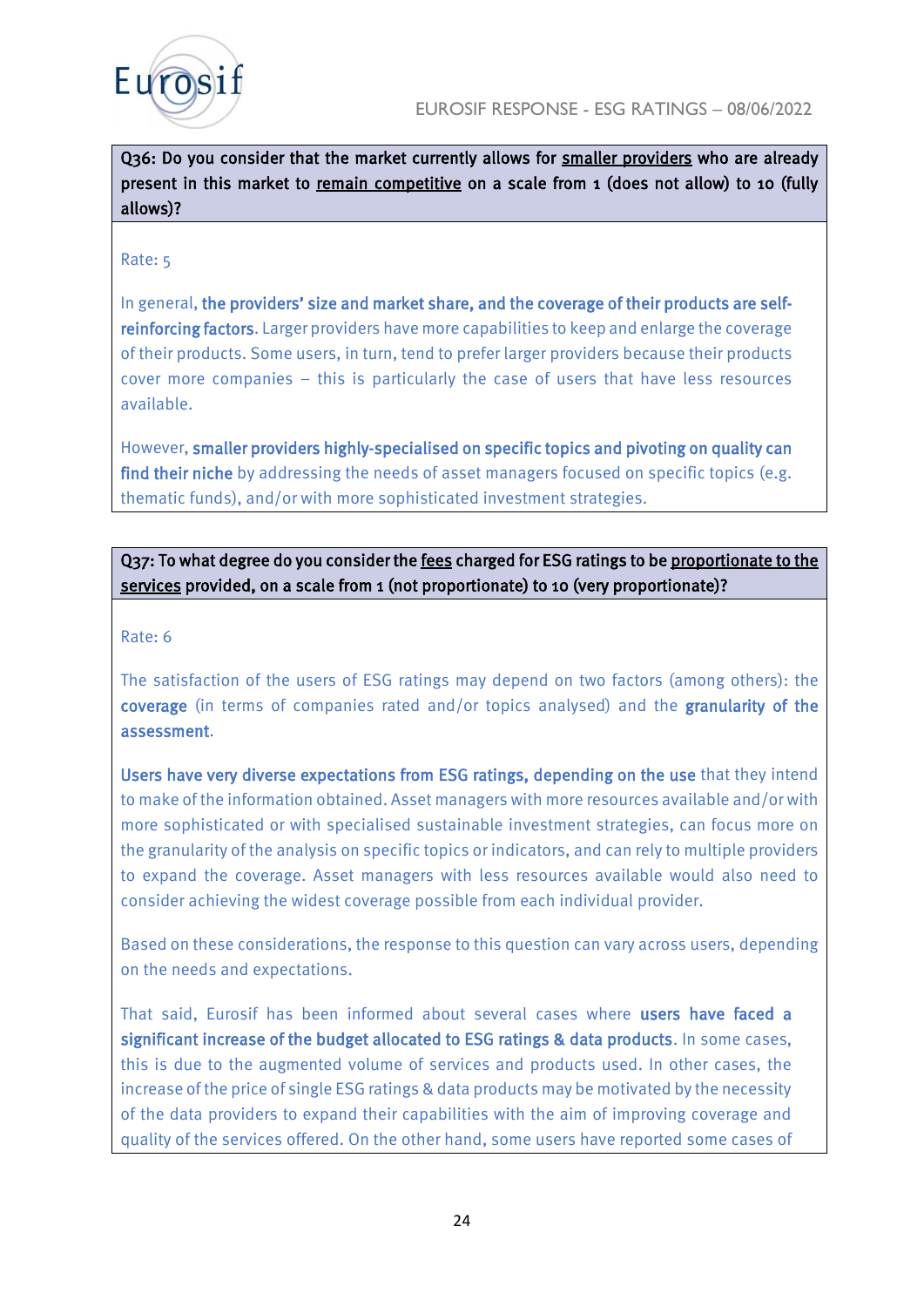

increased prices for similar data services offerings without clear explanation for these increases.

# Q38: Do you consider that information on the fees charged by the providers is sufficiently transparent and clear?

Yes

No and the set of the set of the set of the set of the set of the set of the set of the set of the set of the set of the set of the set of the set of the set of the set of the set of the set of the set of the set of the se

No opinion

If you responded "no" to the previous question, please specify what you consider should be the minimum information to be disclosed.

Several users have reported to Eurosif that in most cases they do not have visibility into the structure of the fees charged for each product, which may vary significantly depending on multiple aspects, including the type of clients.

For example, from multiple sources we have heard about instances whereby some providers charge different fees for the same product offering depending on the size and category of market participant. In some cases it is perceived as an artificial way to increase demand for certain services by users. We believe that more clarity on a set of basic information on the criteria followed by each individual provider to charge fees to their (potential) clients would be beneficial to promote efficiency in the market.

# III - EU intervention

## Need for an EU intervention

Q39: Taking into account your responses to the previous sections, do you consider that there is a need for an intervention at EU level to remedy the issues identified on the ESG rating market?  $Yes$  and  $X$ 

No

Don't know / no opinion / not applicable

Please explain why:

Eurosif is supportive of an EU legislative framework for the market of ESG ratings providers. In particular, we see three main domains where a regulation may help to *improve* transparency and promote a more efficient functioning of the market around:

- methodologies and their robustness:
- management of potential conflicts of interest;
- pricing and fee structures.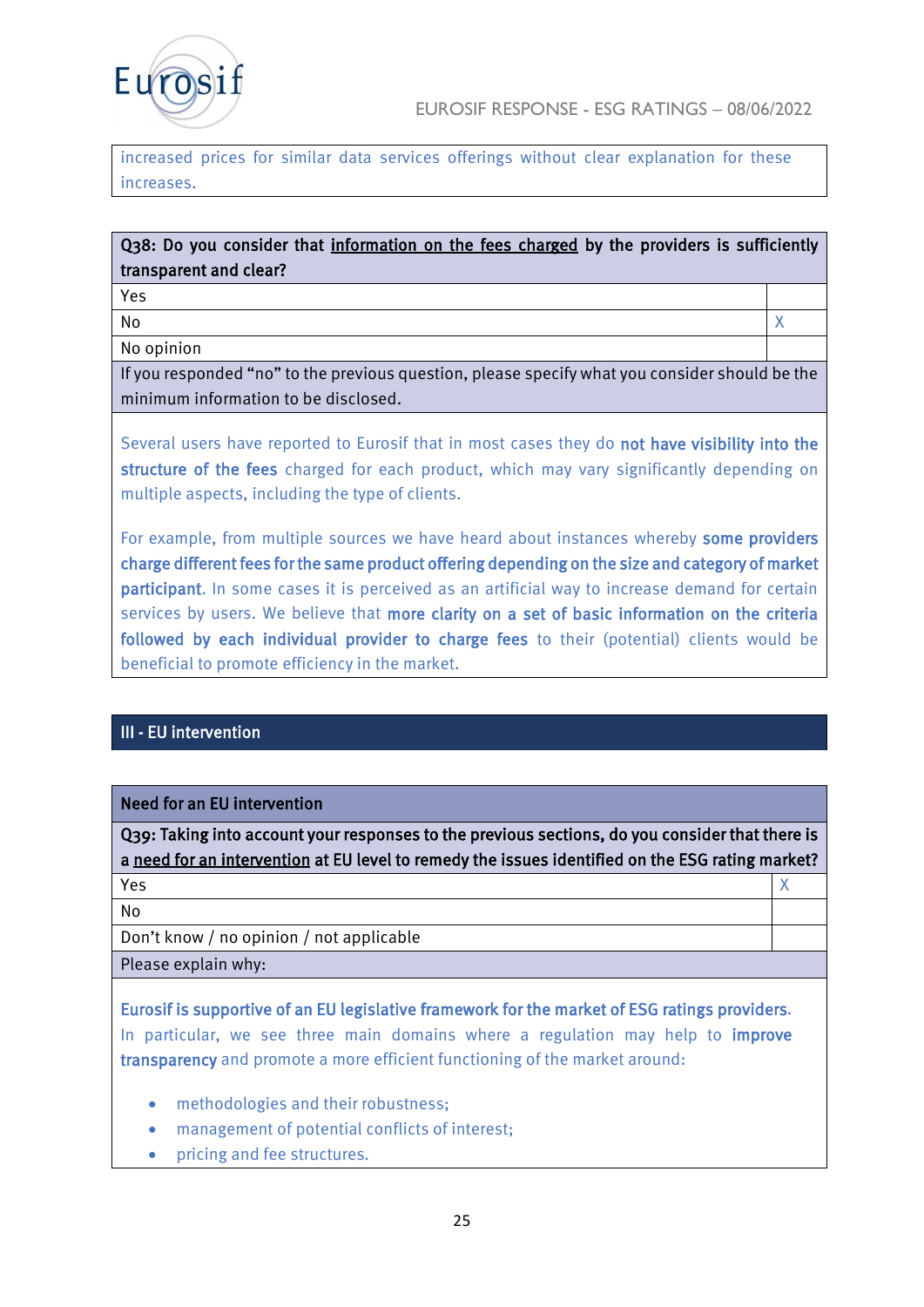

More transparency on methodologies would ensure that investors have easy access to the basic information that are necessary to understand and make an appropriate use of ESG ratings in their investment strategies, and ultimately put them in the condition to make wellgrounded investment decisions.

Transparency on the measures adopted by providers to prevent and manage potential conflicts of interest would strengthen the market's confidence in the impartiality of ESG ratings' providers and in the reliability of their products.

Finally, we believe that more clarity on a set of basic information on the criteria followed by each individual provider to charge fees to their (potential) clients would be beneficial to promote efficiency in the market, as well as a mutual understanding of providers' and users' respective needs and expectations.

We believe that transparency measures in these domains would ultimately support positive driving forces compelling the market towards an ever-increasing accuracy, quality, and coverage.

If you responded "yes" to the previous question, what type of intervention would you consider necessary?

Non-regulatory intervention (e.g. guidelines, code of conduct)

Legislative intervention **X** 

Don't know / no opinion / not applicable

Please explain your answer:

The introduction of legally binding disclosure requirements on methodologies, potential conflicts of interest, and pricing structure would ensure that all providers disclose a basic set of relevant information, and would create an accountability system for the information disclosed.

We strongly encourage EU policymakers to consider that the space of ESG ratings includes a wide and heterogenous range of products that are constantly and rapidly innovating, each one featuring its technical specificity – as clearly demonstrated in our previous responses to this consultation. Therefore, it is of outmost importance that any regulatory framework is proportionate and focuses only on transparency.

In particular, Eurosif believes an EU regulatory framework in the market of ESG ratings should:

- be proportionate, to avoid (as much as possible) to create disadvantages for smaller providers and new market entrants;
- not introduce granular product requirements, which might hamper the products' diversification, and suffocate market innovation – as stated earlier, the objective is not perfect comparability of all ratings;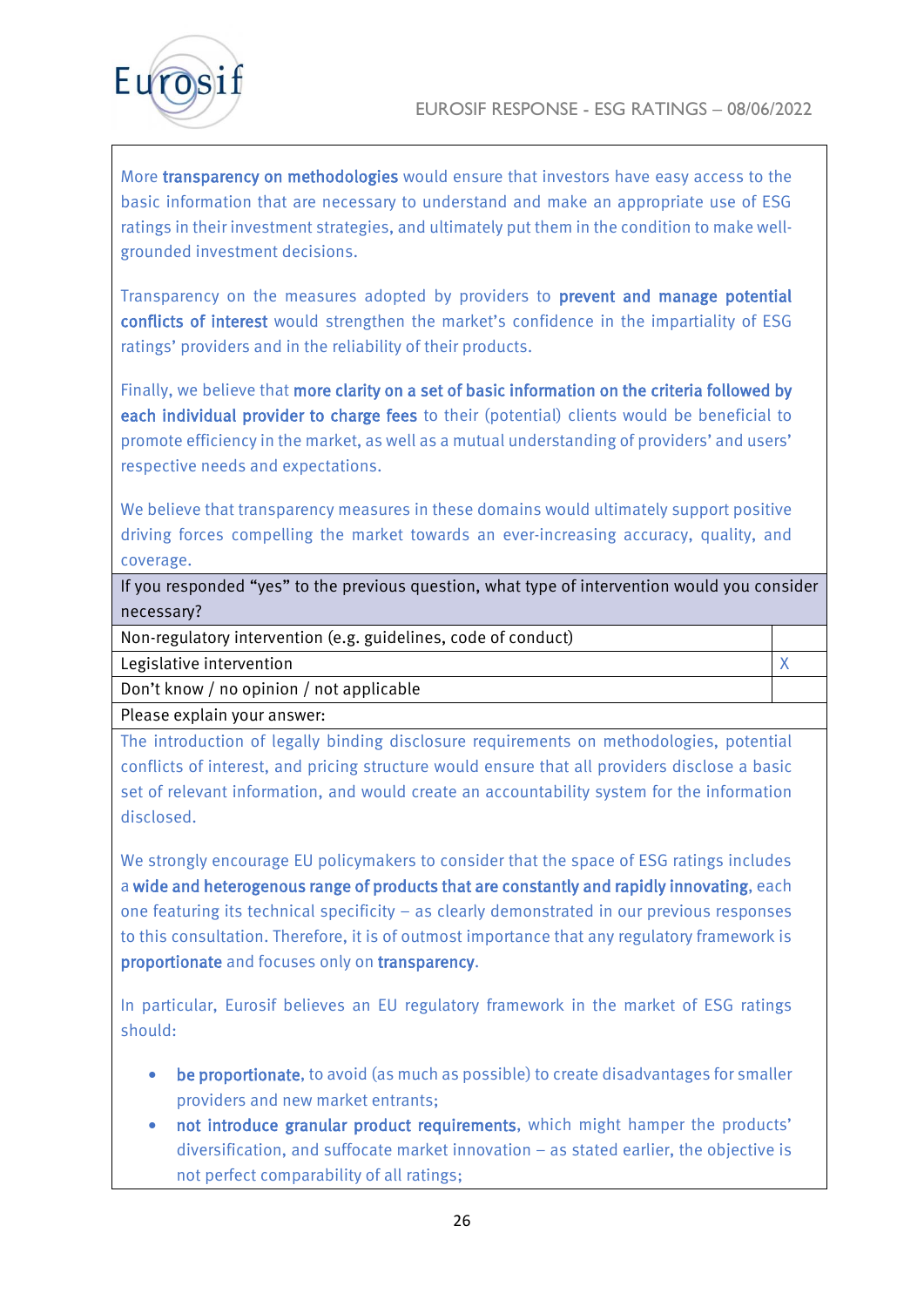

- focus on clarifying the process of each individual provider to elaborate ESG ratings, and not prescribe the adoption of specific elements in the methodologies, nor the adherence to specific definitions or criteria;
- introduce a concise list of principle-based disclosure requirements aimed at simply indicating the aspects that providers are required to make transparent.

Moreover, the regulatory framework should apply to providers that sell ESG ratings in the EU market. The legislation should not qualify asset managers developing their own ESG ratings as "ESG ratings providers", hence entities subject to the provisions. Any clarification on the role and the use of in-house-developed ESG ratings in investments decisions should be rather mandated through the SFDR templates.

If you responded "yes" to the previous question, what do you consider should be the prime focus of the intervention? (multiple choice)

Improving transparency on the operations of the providers  $X$ Improving transparency on the methodology used by the providers  $X$ Improving the reliability and comparability of ratings Clarifying what is meant by and captured by ESG ratings, to differentiate from other tools and services X Clarifying objectives of different types of ESG ratings  $X$ Improving transparency on the fees charged by the providers  $X$ Avoiding potential conflicts of interests X Providing some supervision on the operations of these providers  $X$ Other measures (please specify) Network and the set of the set of the set of the set of the set of the set of the set of the set of the set of the set of the set of the set of the set of the set of the set of the set of th

For each of the points you selected in the previous question, please explain what solutions and options you would consider appropriate.

As regards the transparency on methodologies, the following list of items should be disclosed:

- objective of each individual rating (e.g. risks/impacts);
- data collection how the data and the information are collected, including the type of exchange with companies (e.g. public sustainability reporting; specific questionnaires sent to companies and type of information accepted as responses; direct relation of the analysts with companies; news monitoring; etc.);
- **data sourcing** which is the relative proportion of data publicly reported by companies, and estimates contained in the data sets underlying the ESG rating; which is the exact source accessed to ponder every single indicator of the assessment;
- **data review time period** how frequently the data are reviewed and updated, including any significant information on exceptions, or differences between certain categories of rated entities (e.g. data of small and medium sized companies are normally less timely);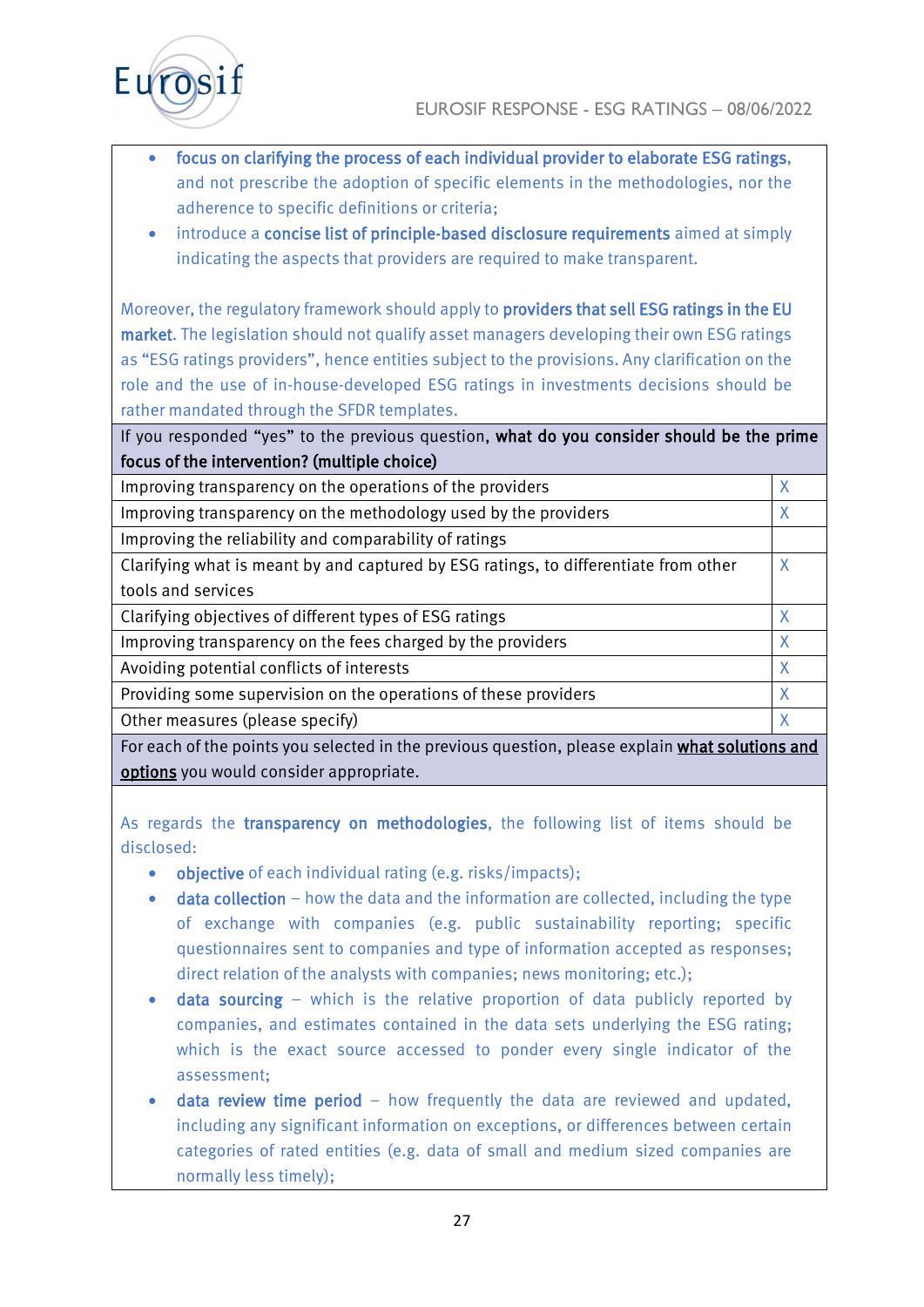

- weights of different factors and indicators, with details on any significant criteria adopted in sub-sector classification;
- frequency and contents of updates in methodologies;
- internal quality checks on the data.

In this regard, we would underline that most ESG ratings providers already disclose these pieces of information, and in day-to-day operations users might need more detailed information, or explanations on single data points. These issues are often already solved through bilateral dialogue between users and providers.

In general, we want to underline that many practitioners are fully aware that regulation will not solve all the issues concerning the understanding of ESG ratings. Many issues are due to the lack of qualitative, comparable and verified data reported by companies themselves. Other issues are likely to be fixed by the evolution of the sustainable investing industry and the constant dialogue of providers with users to meet their evolving needs.

Moreover, we would reiterate here that the introduction of transparency requirements for providers should not exempt by any means asset managers to conduct a thorough and appropriate due diligence and quality checks on the products they are using.

Furthermore, there have been plenty of discussions regarding the lack of correlation of different ESG ratings by different providers for the same issuer. These differences are explainable and reflect the fact that ESG ratings are assessments based on proprietary methodologies. A diversity and competition of opinion is healthy for a diverse market. Therefore, we are in no way advocating for any attempt to harmonise ESG ratings methodologies. However, we do think an adequate level of transparency about how ratings are constructed is essential.

As regards the transparency on potential conflicts of interest, a list of disclosure requirements should demand providers to explain where potential conflicts of interest might arise in their business model; as well as describe which policies, organisational & governance structures they have adopted to prevent and manage said situations.

As regards the **transparency on the pricing structure**, we consider important that all ESG ratings providers disclose a set of basic information on which approach/criteria they follow to charge fees for individual products, or packages of products, including the characteristics of the clients, if relevant (for instance, the size, or whether they are existing/new clients, etc.). We are in no way advocating to limit or modify the dynamics of the negotiations that normally occur in the market. Nevertheless, we consider that an increased level of transparency would be beneficial to promote efficiency and allow both providers and users to mutually understand each ones' needs and expectations.

If you responded "other" to the previous question, please specify the other elements the intervention should focus on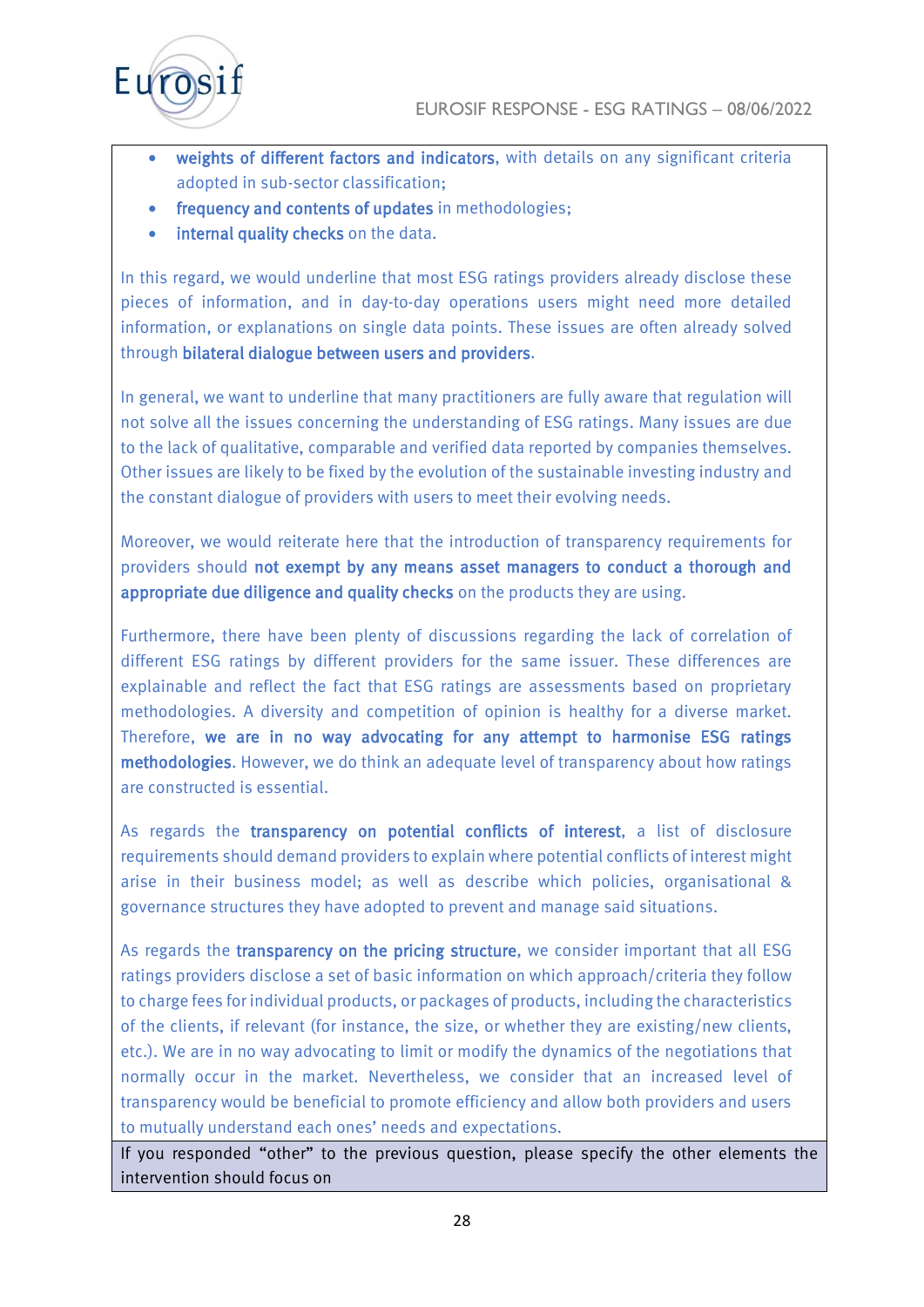

We invite policymakers to consider that over the last years – with a growing number of investors pivoting towards sustainable investing, and new disclosure requirements being adopted in EU frameworks – there has been a significant increase in demand and use of ESG data products. Whereas ESG ratings can be considered as "opinions" (i.e. "qualitative/quantitative assessments", as they evaluate specific aspects of a company using proprietary methodologies defined by each provider), ESG data products are "performance measurement", as they are figures quantifying the dimension of a specific activity/output/conduct of a company. For instance, performance measurements are: GHG emissions, carbon intensity, the Principal Adverse Impact Indicators (PAIIs) of the SFDR, or the Taxonomy alignment of a company's turnover, CapEx and OpEx.

Investors would expect the performance measurements to be as coherent and comparable as possible across different providers' data sets, especially as regulatory frameworks will gradually clarify the calculation rules. Nevertheless, correlation becomes more challenging when providers elaborate on information publicly reported by companies and/or fill the gaps for missing data (e.g. with alternatives, estimates, and proxies). In these cases, they make methodological choices based on discretion, which may lead to different outcomes. This is particularly evident for the performance measurements of the companies that are not subject to the EU regulations. Hence, these data need to be calculated by external providers. As a matter of fact, when reported information is not available (or not accurate) the discretion used by providers to input data blurs the line between opinions and performance measurements, thus rendering transparency on data sources and methodologies fundamental across the whole spectrum of ESG ratings & data products.

Therefore, we invite EU policymakers to monitor this relevant field and analyse the evolution of the market of ESG data products, as key pieces of legislation (such as the CSRD and its standards, the SFDR, and the Taxonomy Regulation) are gradually absorbed by financial market participants. For instance, it could be beneficial to commit to conduct an assessment of the market after 3-5 years after the entry into force of the CSRD and the reporting standards, in order to verify whether there are issues that a regulatory framework might contribute to solve.

Q40: Do you consider that the providers should be subject to an authorisation or registration system in order to offer their services in the EU?

 $Yes$  and  $X$ No

Don't know / no opinion / not applicable

Please explain why: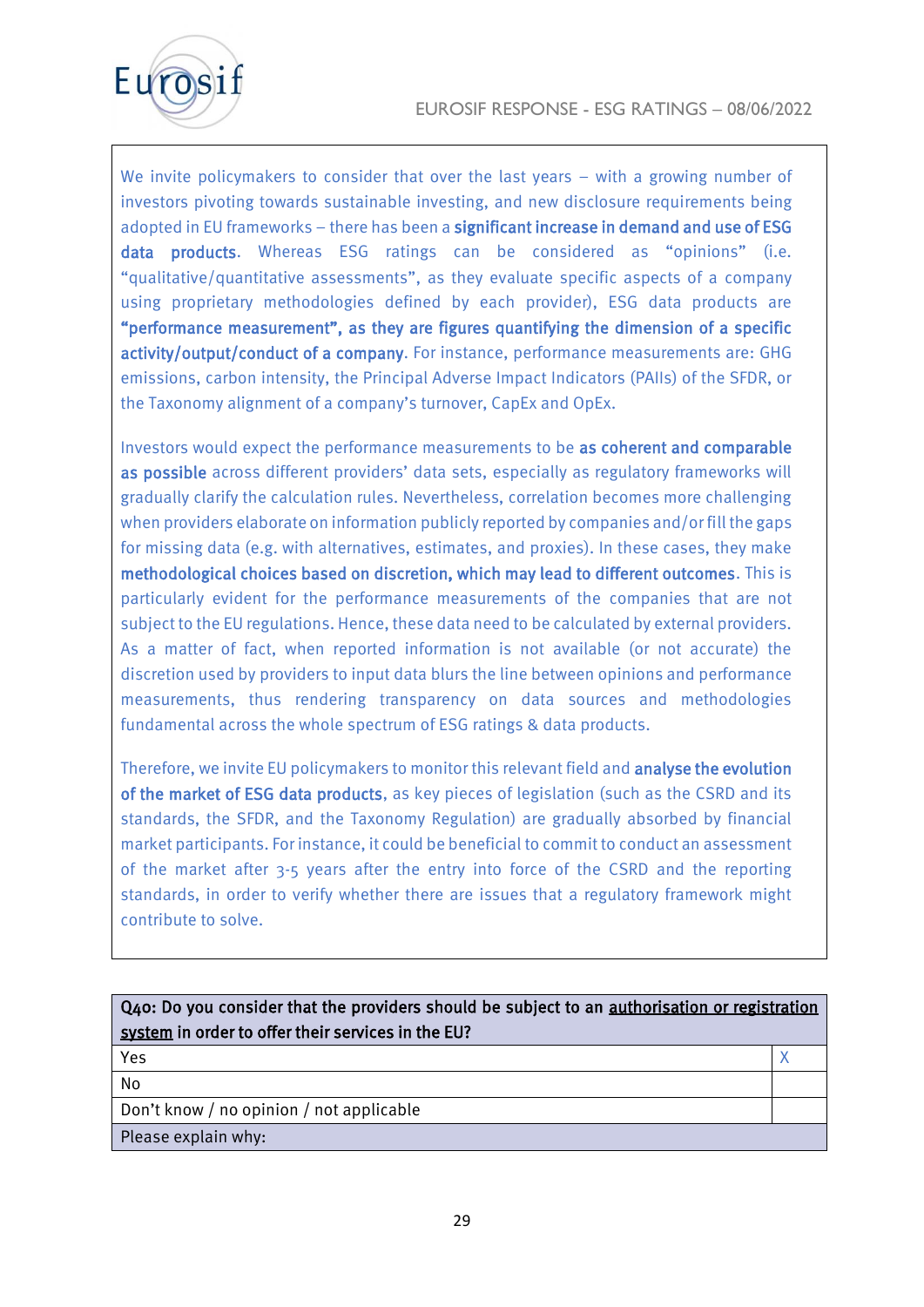



The establishment of an authorisation/registration/notification system is necessary to allow EU regulators to enforce the legislation and hold the providers accountable for the information that they disclose.

Having acknowledged that, Eurosif advocates for the introduction of a light-touch registration system, with just a list of information to disclose (e.g. ideally a form to fill out). This approach would allow to avoid creating an over-complicated system with high costs for regulators and providers, and introducing rules that might inadvertently penalise smaller providers or new entrants.

Any operational requirements stemming from the authorisation/registration/notification should be as minimal as possible so as to be proportionate for smaller players entering this market.

Q41: Do you consider that the providers should be subject to an authorisation or registration system in order to provide **ESG ratings on EU companies or non-EU companies' financial** instruments listed in the EU even if they offer services to global or non-EU investors?

No the contract of the contract of the contract of the contract of the contract of the contract of the contract of the contract of the contract of the contract of the contract of the contract of the contract of the contrac

Yes

Don't know / no opinion / not applicable

Please explain why.

Eurosif believes the provision on scope should focus on whether ESG ratings are provided in the EU to EU-based investors, as the main aim of the legislation is to increase transparency and ensure robustness of the services marketed and used in the European financial markets. A universal scope that triggers an authorisation/registration requirement as soon as an EU-company or financial instrument listed in the EU is assigned an ESG rating, regardless of where the ESG rating is marketed, risks capturing unforeseen firms.

In general, we are convinced that limiting the scope would not expose the regulatory framework to a high risk of circumvention. Indeed, the economics of the data provision business is that once the analysis/assessment has been done on the universe of companies covered, the key objective for ESG ratings providers is to sell the same information to as many users as possible. In that sense, the European markets are highly attractive for ESG ratings providers because of the size. Therefore, we anticipate that most providers of ESG ratings would continue to be willing to sell their products in the EU, regardless of the authorisation/registration provisions.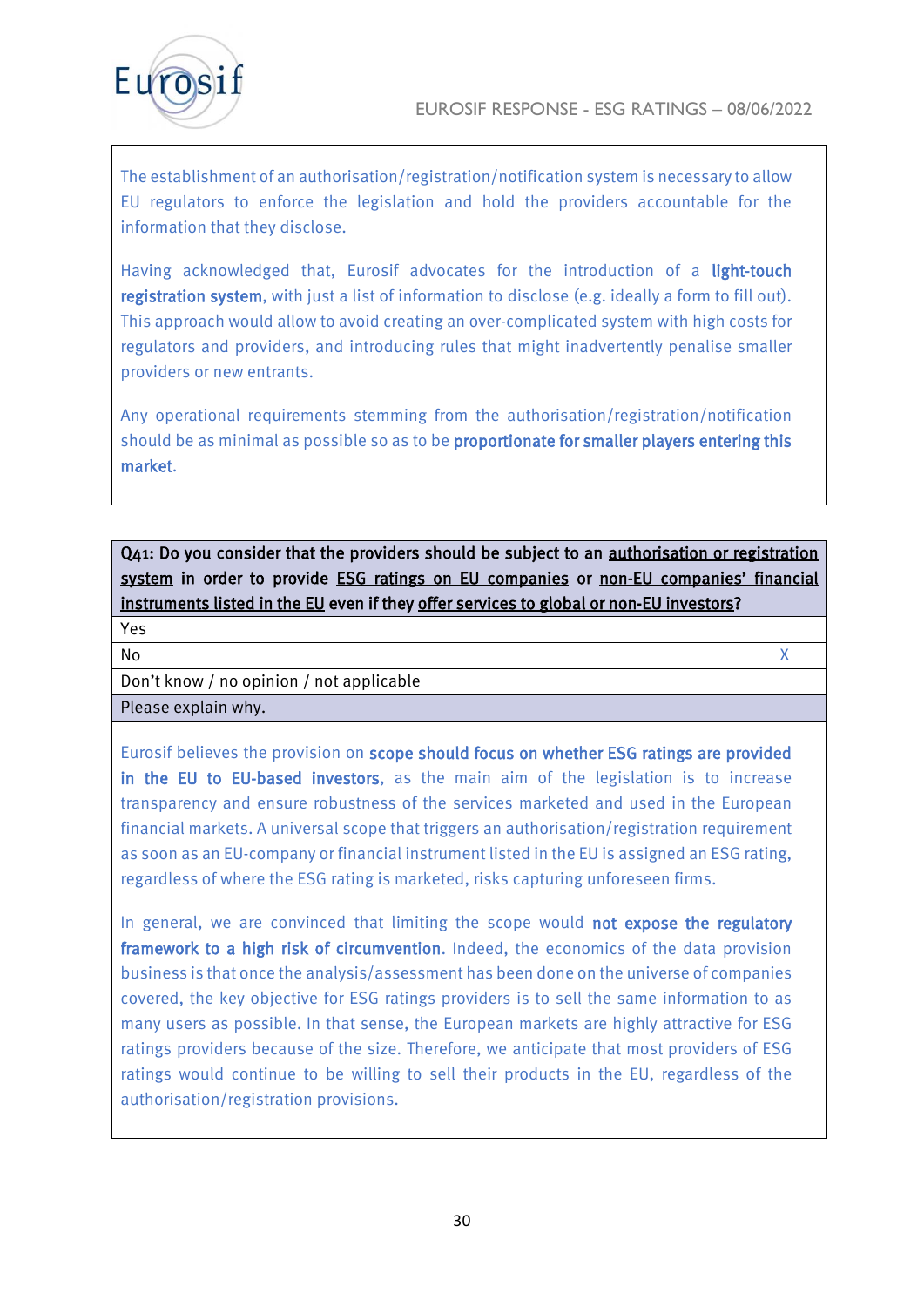



| Q42: Do you consider that there should be some minimum disclosure requirements in relation |  |
|--------------------------------------------------------------------------------------------|--|
| to methodologies used by ESG rating providers?                                             |  |
| Yes                                                                                        |  |

No No opinion

Please explain why:

Eurosif supports the introduction of a set of minimum disclosure requirements. We would also underline that the disclosures should be aimed at satisfying the information needs of professional investors (asset owners and asset managers) as these are the main users of ESG ratings.

We would point out, though, that some ESG ratings providers already provide a significant level of transparency on their methodologies. Some ratings services provide very granular and lengthy report with a lot of specific data points about each rated company. Other services can also identify the source of the data used for the calculation and indicate whether the data used is reported by the company or the result of own calculations. Therefore, we would expect providers to be able to instantly satisfy a lot of the requirements already with their existing offerings.

The legislation should distinguish between the information that providers are required to disclose to a wider public, and the information that are commercially sensitive and therefore should be provided just to the clients.

# Q43: Do you consider that the providers should be using standardised templates for disclosing information on their methodology?

Yes

No the contract of the contract of the contract of the contract of the contract of the contract of the contract of the contract of the contract of the contract of the contract of the contract of the contract of the contrac

No opinion

Please explain why.

We are not certain about the usefulness of templates. Most templates in financial regulation are used to provide standardised and comparable information to retail investors (users). As mentioned above, the absolute majority of users are professional, sophisticated users looking for a high level of details and able to perform their own due diligence. The templates may not actually provide sufficiently granular information for these users. Therefore, we would refrain from introducing templates.

| Q44: Do you consider that the rules should be tailored to the size of the provider and hence |  |
|----------------------------------------------------------------------------------------------|--|
| have smaller providers subject to a lighter regime?                                          |  |
| Yes                                                                                          |  |
| No                                                                                           |  |